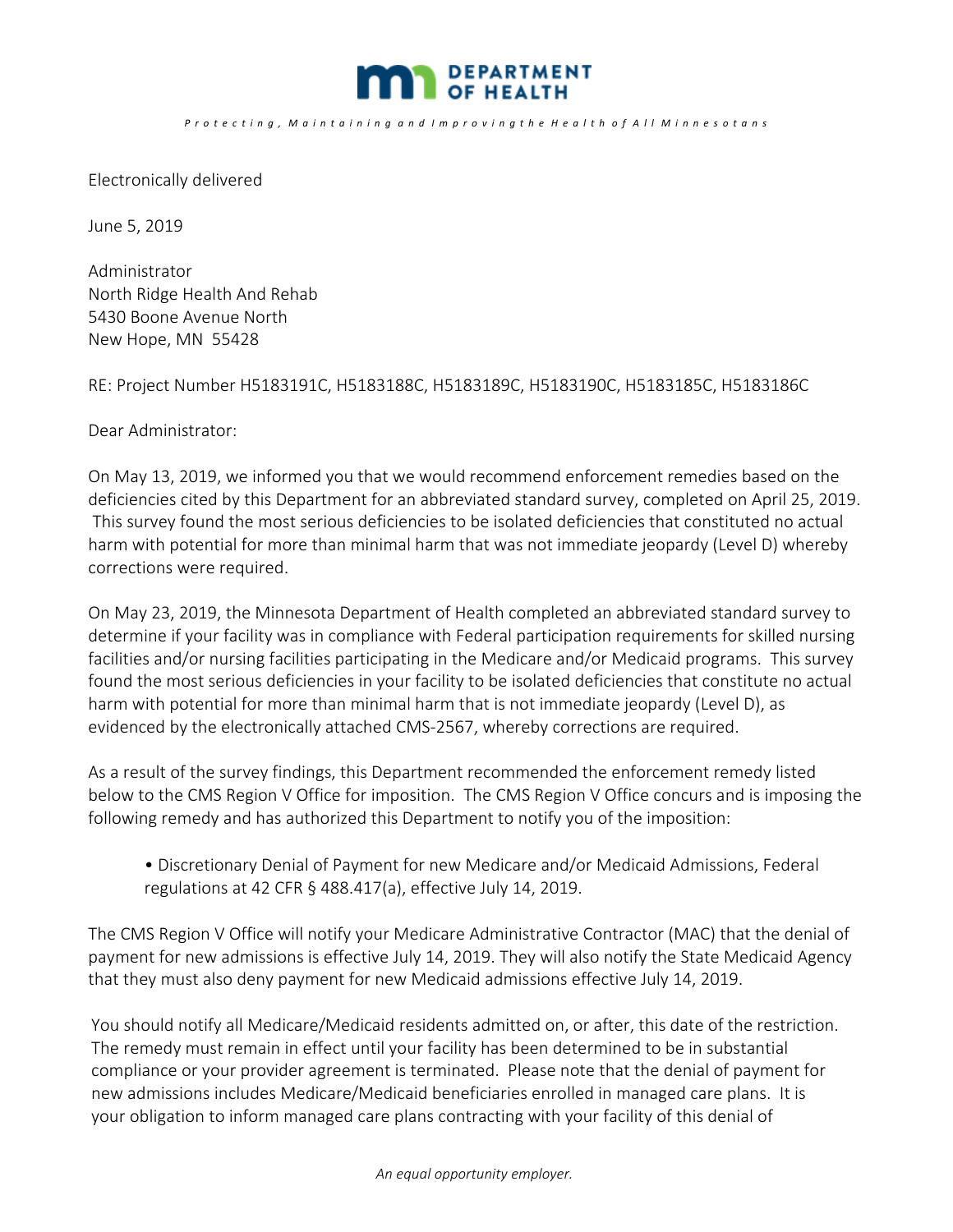payment for new admissions. North Ridge Health And Rehab June 5, 2019 Page 2

# NURSE AIDE TRAINING PROHIBITION

Please note that Federal law, as specified in the Act at  $\S$ § 1819(f)(2)(B) and 1919(f)(2)(B), prohibits approval of nurse aide training and competency evaluation programs and nurse aide competency evaluation programs offered by, or in, a facility which, within the previous two years, has operated under a § 1819(b)(4)(C)(ii)(II) or § 1919(b)(4)(C)(ii) waiver (i.e., waiver of full-time registered professional nurse); has been subject to an extended or partial extended survey as a result of a finding of substandard quality of care; has been assessed a total civil money penalty of not less than \$10,483; has been subject to a denial of payment, the appointment of a temporary manager or termination; or, in the case of an emergency, has been closed and/or had its residents transferred to other facilities.

If you have not achieved substantial compliance by July 14, 2019, the remedy of denial of payment for new admissions will go into effect and this provision will apply to your facility. Therefore, North Ridge Health And Rehab will be prohibited from offering or conducting a Nurse Aide Training and/or Competency Evaluation Program (NATCEP) for two years from July 14, 2019. You will receive further information regarding this from the State agency. This prohibition is not subject to appeal. Further, this prohibition remains in effect for the specified period even though selected remedies may be rescinded at a later date if your facility attains substantial compliance. However, under Public Law 105-15, you may contact the State agency and request a waiver of this prohibition if certain criteria are met.

# DEPARTMENT CONTACT

Questions regarding this letter and all documents submitted as a response to the resident care deficiencies (those preceded by a "F" tag) and emergency preparedness deficiencies (those preceded by an "E" tag), i.e., the plan of correction should be directed to:

> Susanne Reuss, Unit Supervisor Metro C Survey Team Licensing and Certification Program Health Regulation Division Minnesota Department of Health 85 East Seventh Place, Suite 220 P.O. Box 64900 Saint Paul, Minnesota 55164‐0900 Email: susanne.reuss@state.mn.us Phone: (651) 201‐3793 Fax: (651) 215‐9697

### ELECTRONIC PLAN OF CORRECTION (ePoC)

An ePoC for the deficiencies must be submitted within ten calendar days of your receipt of this letter. Your ePoC must: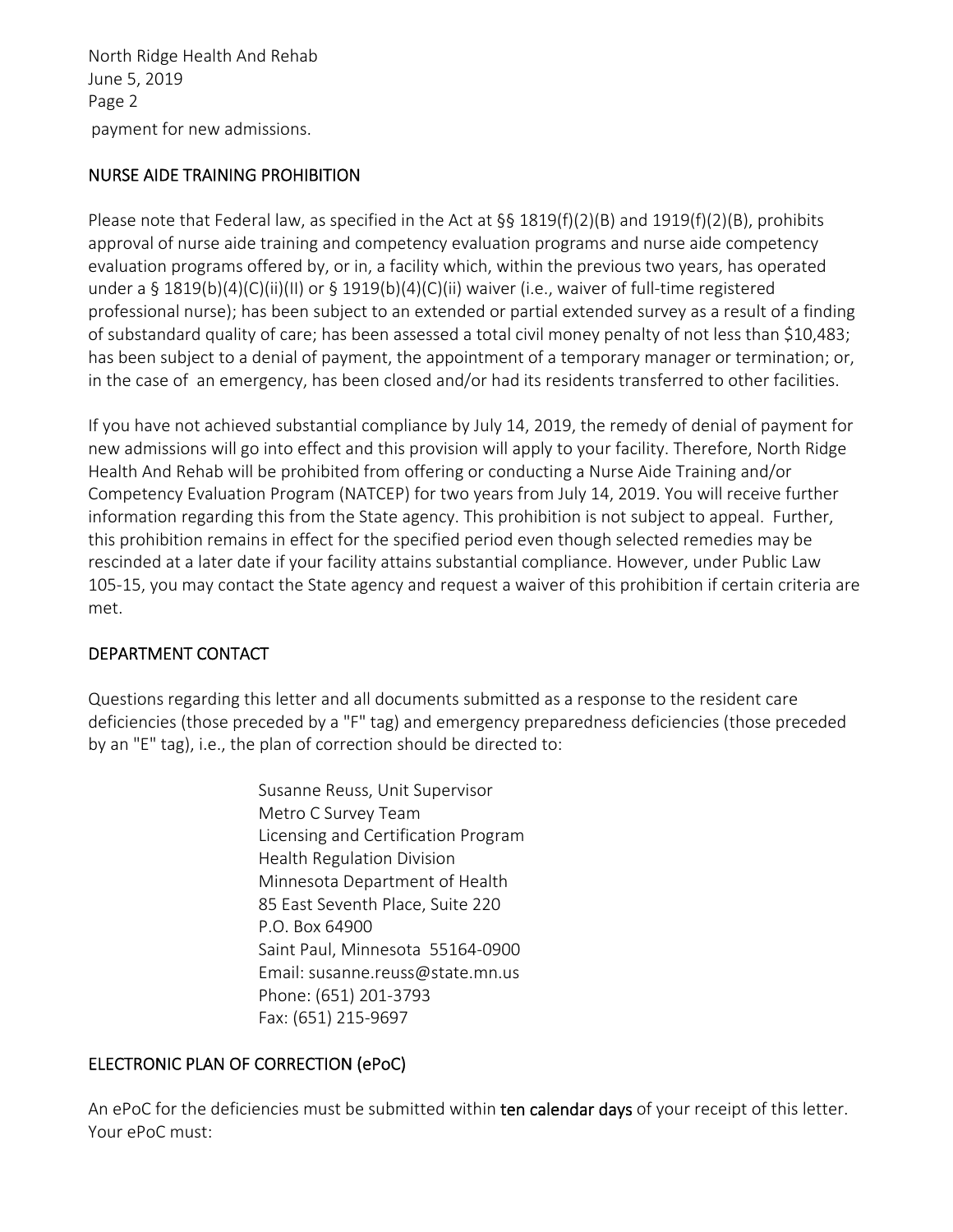- ‐Address how corrective action will be accomplished for those residents found to have been affected by the deficient practice;
- ‐ Address how the facility will identify other residents having the potential to be affected by the same deficient practice;
- ‐ Address what measures will be put into place or systemic changes made to ensure that the deficient practice will not recur;
- ‐ Indicate how the facility plans to monitor its performance to make sure that solutions are sustained. The facility must develop a plan for ensuring that correction is achieved and sustained. This plan must be implemented, and the corrective action evaluated for its effectiveness. The plan of correction is integrated into the quality assurance system;
- ‐ Include dates when corrective action will be completed. The corrective action completion dates must be acceptable to the State. If the plan of correction is unacceptable for any reason, the State will notify the facility. If the plan of correction is acceptable, the State will notify the facility. Facilities should be cautioned that they are ultimately accountable for their own compliance, and that responsibility is not alleviated in cases where notification about the acceptability of their plan of correction is not made timely. The plan of correction will serve as the facility's allegation of compliance; and,
- ‐ Submit electronically to acknowledge your receipt of the electronic 2567, your review and your ePoC submission.

If an acceptable ePoC is not received within 10 calendar days from the receipt of this letter, we will recommend to the CMS Region V Office that one or more of the following remedy be imposed:

• Per day civil money penalty (42 CFR 488.430 through 488.444).

Failure to submit an acceptable ePoC could also result in the termination of your facility's Medicare and/or Medicaid agreement.

### PRESUMPTION OF COMPLIANCE ‐ CREDIBLE ALLEGATION OF COMPLIANCE

The facility's ePoC will serve as your allegation of compliance upon the Department's acceptance. In order for your allegation of compliance to be acceptable to the Department, the ePoC must meet the criteria listed in the plan of correction section above. You will be notified by the Minnesota Department of Health, Licensing and Certification Program staff and/or the Department of Public Safety, State Fire Marshal Division staff, if your ePoC for their respective deficiencies (if any) is acceptable.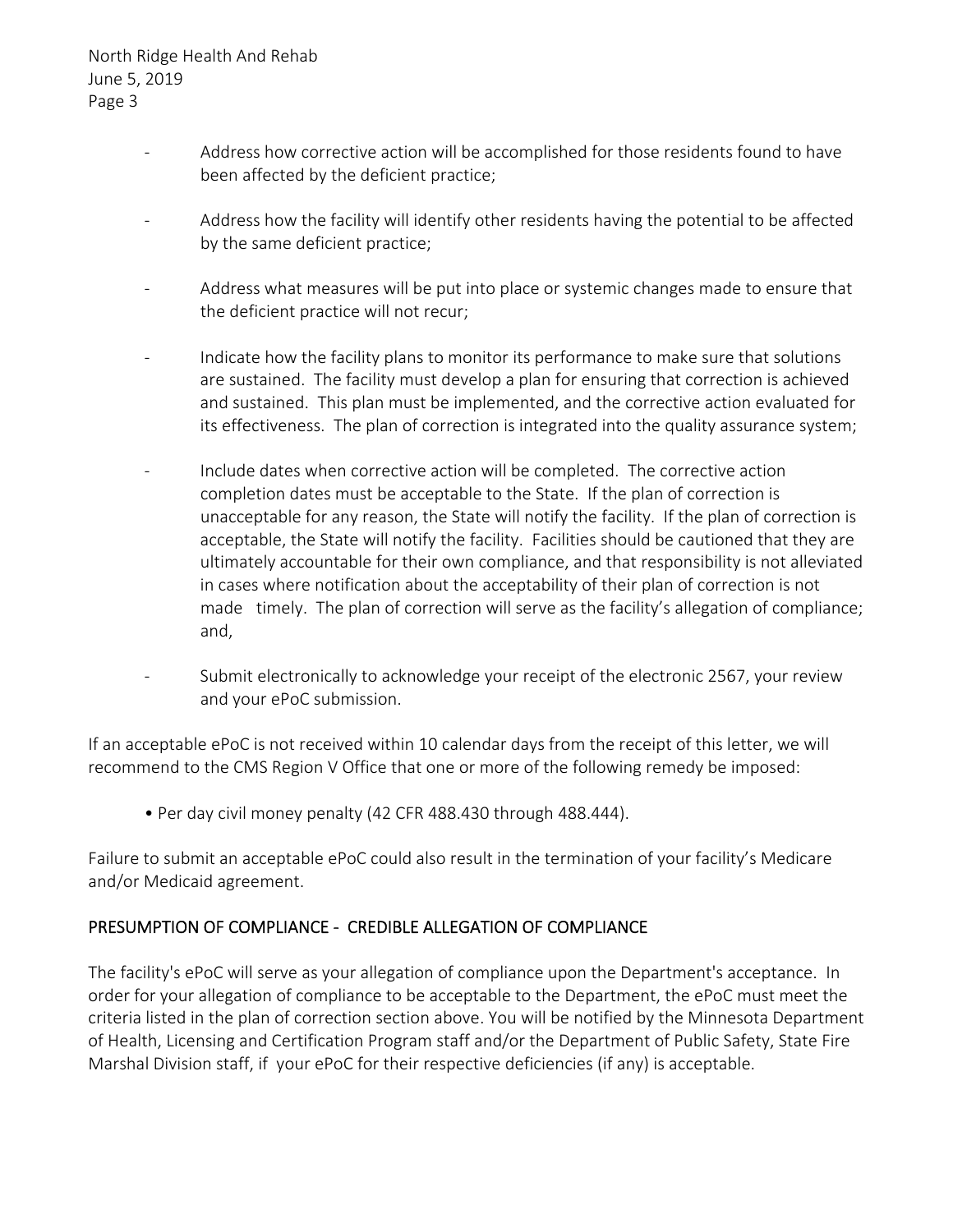#### VERIFICATION OF SUBSTANTIAL COMPLIANCE

Upon receipt of an acceptable ePoC, a revisit of your facility will be conducted to verify that substantial compliance with the regulations has been attained. The revisit will occur after the date you identified that compliance was achieved in your allegation of compliance and/or plan of correction.

If substantial compliance has been achieved, certification of your facility in the Medicare and/or Medicaid program(s) will be continued and we will recommend that the remedies imposed be discontinued effective the date of the on‐site verification. Compliance is certified as of the date of the second revisit or the date confirmed by the acceptable evidence, whichever is sooner.

# FAILURE TO ACHIEVE SUBSTANTIAL COMPLIANCE BY THE THIRD OR SIXTH MONTH AFTER THE LAST DAY OF THE SURVEY

If substantial compliance with the regulations is not verified by April 25, 2019 (three months after the identification of noncompliance), the CMS Region V Office must deny payment for new admissions as mandated by the Social Security Act (the Act) at Sections 1819(h)(2)(D) and 1919(h)(2)(C) and Federal regulations at 42 CFR Section 488.417(b). This mandatory denial of payments will be based on the failure to comply with deficiencies originally contained in the Statement of Deficiencies, upon the identification of new deficiencies at the time of the revisit, or if deficiencies have been issued as the result of a complaint visit or other survey conducted after the original statement of deficiencies was issued. This mandatory denial of payment is in addition to any remedies that may still be in effect as of this date.

We will also recommend to the CMS Region V Office and/or the Minnesota Department of Human Services that your provider agreement be terminated by July 25, 2019 (six months after the identification of noncompliance) if your facility does not achieve substantial compliance. This action is mandated by the Social Security Act at Sections 1819(h)(2)(C) and 1919(h)(3)(D) and Federal regulations at 42 CFR Sections 488.412 and 488.456.

Please note that this notice does not constitute formal notice of imposition of alternative remedies or termination of your provider agreement. Should the Centers for Medicare & Medicaid Services determine that termination or any other remedy is warranted, it will provide you with a separate formal notification of that determination.

### APPEAL RIGHTS

If you disagree with this action imposed on your facility, you or your legal representative may request a hearing before an administrative law judge of the Department of Health and Human Services, Departmental Appeals Board (DAB). Procedures governing this process are set out in 42 C.F.R. 498.40, et seq. You must file your hearing request electronically by using the Departmental Appeals Board's Electronic Filing System (DAB E‐File) at https://dab.efile.hhs.gov no later than sixty (60) days after receiving this letter. Specific instructions on how to file electronically are attached to this notice. A copy of the hearing request shall be submitted electronically to: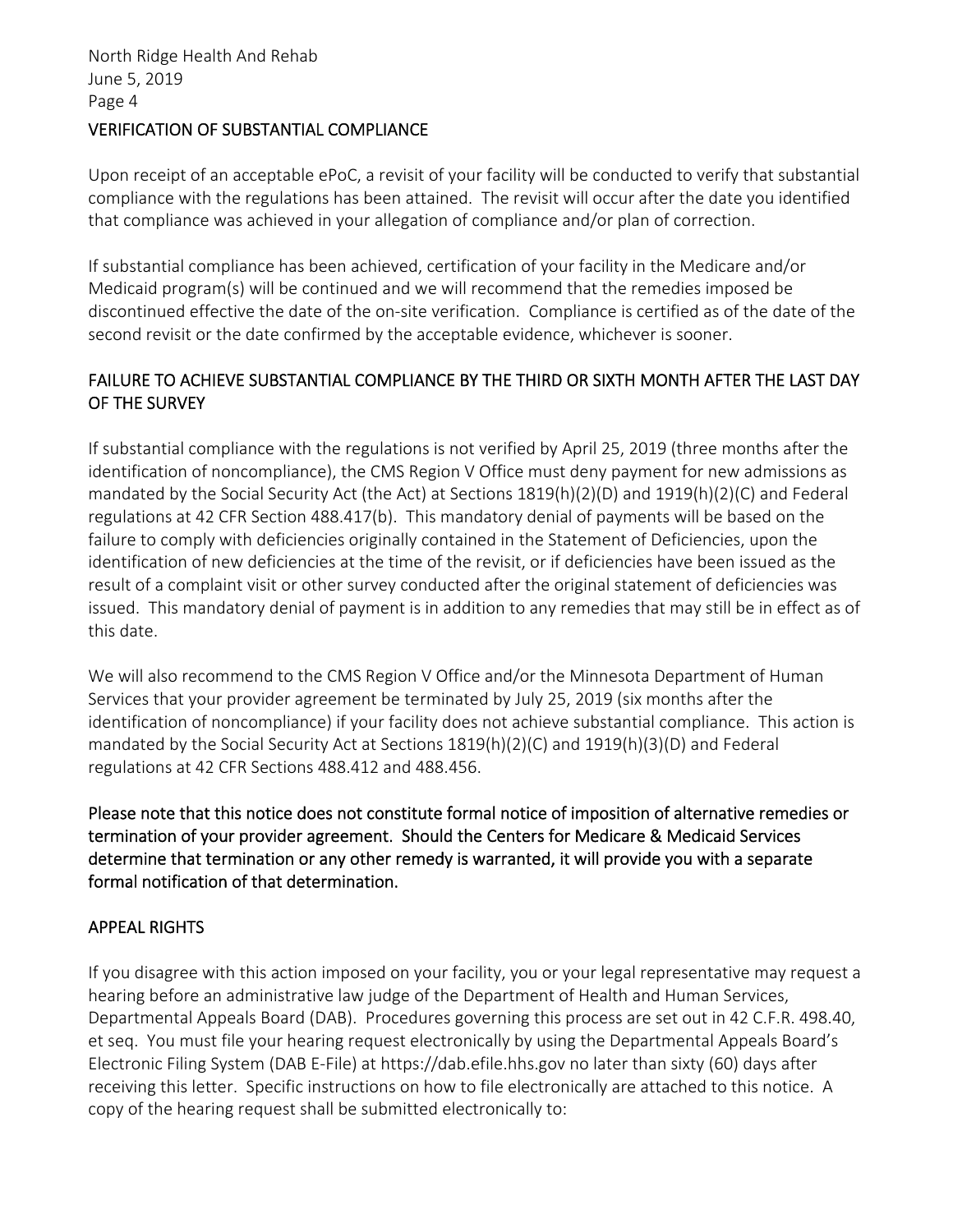## Tamika.Brown@cms.hhs.gov

Requests for a hearing submitted by U.S. mail or commercial carrier are no longer accepted as of October 1, 2014, unless you do not have access to a computer or internet service. In those circumstances you may call the Civil Remedies Division to request a waiver from e‐filing and provide an explanation as to why you cannot file electronically or you may mail a written request for a waiver along with your written request for a hearing. A written request for a hearing must be filed no later than sixty (60) days after receiving this letter, by mailing to the following address:

> Department of Health & Human Services Departmental Appeals Board, MS 6132 Director, Civil Remedies Division 330 Independence Avenue, S.W. Cohen Building – Room G‐644 Washington, D.C. 20201 (202) 565‐9462

A request for a hearing should identify the specific issues, findings of fact and conclusions of law with which you disagree. It should also specify the basis for contending that the findings and conclusions are incorrect. At an appeal hearing, you may be represented by counsel at your own expense. If you have any questions regarding this matter, please contact Tamika Brown, Principal Program Representative by phone at (312) 353‐1502 or by e‐mail at Tamika.Brown@cms.hhs.gov.

### INFORMAL DISPUTE RESOLUTION

In accordance with 42 CFR 488.331, you have one opportunity to question cited deficiencies through an informal dispute resolution process. You are required to send your written request, along with the specific deficiencies being disputed, and an explanation of why you are disputing those deficiencies, to:

> Nursing Home Informal Dispute Process Minnesota Department of Health Health Regulation Division P.O. Box 64900 St. Paul, Minnesota 55164‐0900

This request must be sent within the same ten days you have for submitting an ePoC for the cited deficiencies. All requests for an IDR or IIDR of federal deficiencies must be submitted via the web at: http://www.health.state.mn.us/divs/fpc/profinfo/ltc/ltc\_idr.cfm

You must notify MDH at this website of your request for an IDR or IIDR within the 10 calendar day period allotted for submitting an acceptable electronic plan of correction. A copy of the Department's informal dispute resolution policies are posted on the MDH Information Bulletin website at: http://www.health.state.mn.us/divs/fpc/profinfo/infobul.htm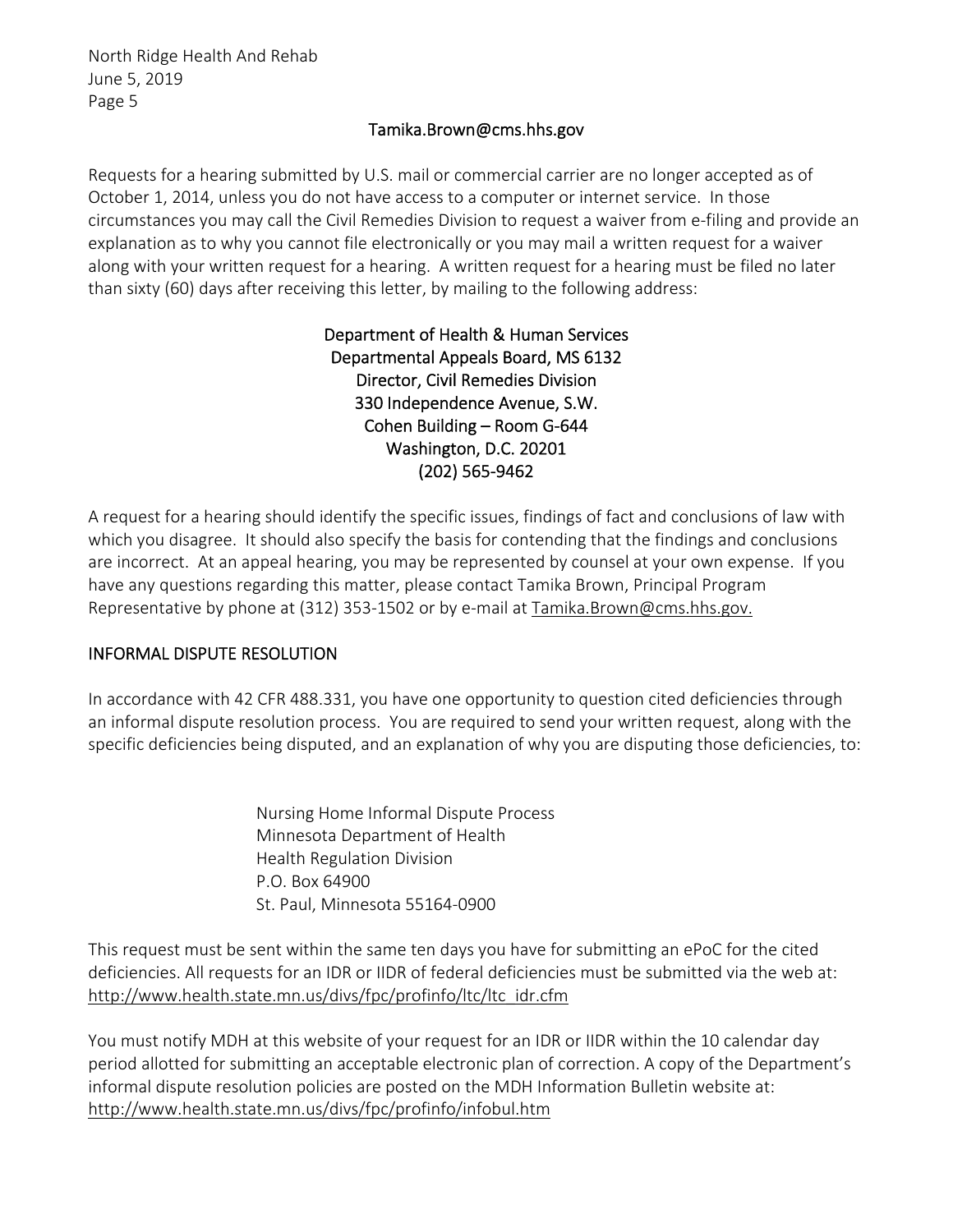Please note that the failure to complete the informal dispute resolution process will not delay the dates specified for compliance or the imposition of remedies.

Feel free to contact me if you have questions.

Sincerely,

DOUBLES freem

Douglas Larson, Enforcement Specialist Minnesota Department of Health Licensing and Certification Program Program Assurance Unit Health Regulation Division Telephone: 651‐201‐4118 Fax: 651‐215‐9697 Email: doug.larson@state.mn.us

cc: Licensing and Certification File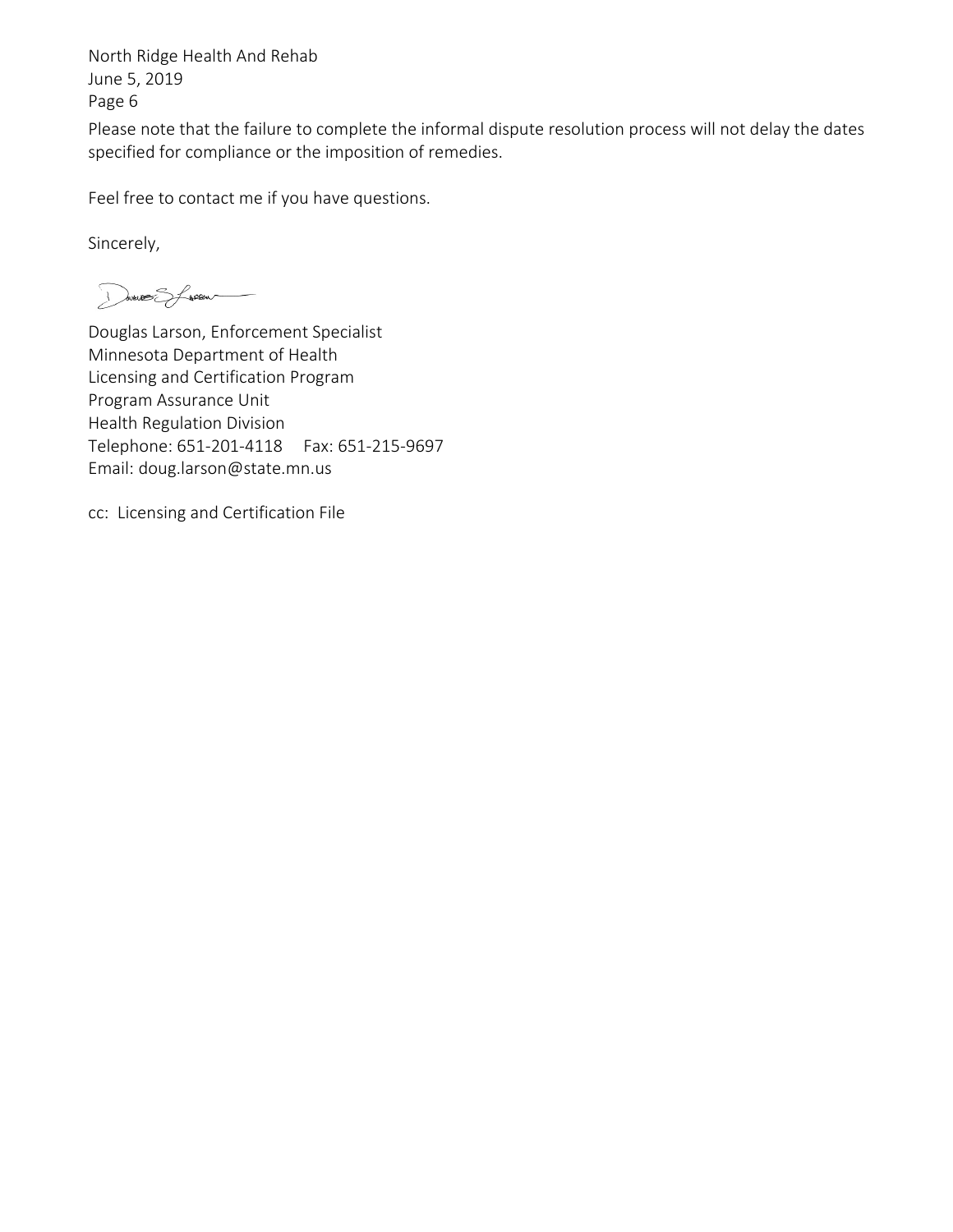

#### *P r o t e c t i n g , M a i n t a i n i n g a n d I m p r o v i n g t h e H e a l t h o f A l l M i n n e s o t a n s*

Electronically delivered

June 6, 2019

#### REVISED LETTER

Administrator North Ridge Health And Rehab 5430 Boone Avenue North New Hope, MN 55428

RE: Project Number H5183191C, H5183188C, H5183189C, H5183190C, H5183185C, H5183186C

# NOTE: This letter revises the previous letter dated June 5, 2019 to correct the Failure to Achieve Substantial Compliance paragraph on page 4.

Dear Administrator:

On May 13, 2019, we informed you that we would recommend enforcement remedies based on the deficiencies cited by this Department for an abbreviated standard survey, completed on April 25, 2019. This survey found the most serious deficiencies to be isolated deficiencies that constituted no actual harm with potential for more than minimal harm that was not immediate jeopardy (Level D) whereby corrections were required.

On May 23, 2019, the Minnesota Department of Health completed an abbreviated standard survey to determine if your facility was in compliance with Federal participation requirements for skilled nursing facilities and/or nursing facilities participating in the Medicare and/or Medicaid programs. This survey found the most serious deficiencies in your facility to be isolated deficiencies that constitute no actual harm with potential for more than minimal harm that is not immediate jeopardy (Level D), as evidenced by the electronically attached CMS‐2567, whereby corrections are required.

As a result of the survey findings, this Department recommended the enforcement remedy listed below to the CMS Region V Office for imposition. The CMS Region V Office concurs and is imposing the following remedy and has authorized this Department to notify you of the imposition:

• Discretionary Denial of Payment for new Medicare and/or Medicaid Admissions, Federal regulations at 42 CFR § 488.417(a), effective July 14, 2019.

The CMS Region V Office will notify your Medicare Administrative Contractor (MAC) that the denial of payment for new admissions is effective July 14, 2019. They will also notify the State Medicaid Agency that they must also deny payment for new Medicaid admissions effective July 14, 2019.

You should notify all Medicare/Medicaid residents admitted on, or after, this date of the restriction. The remedy must remain in effect until your facility has been determined to be in substantial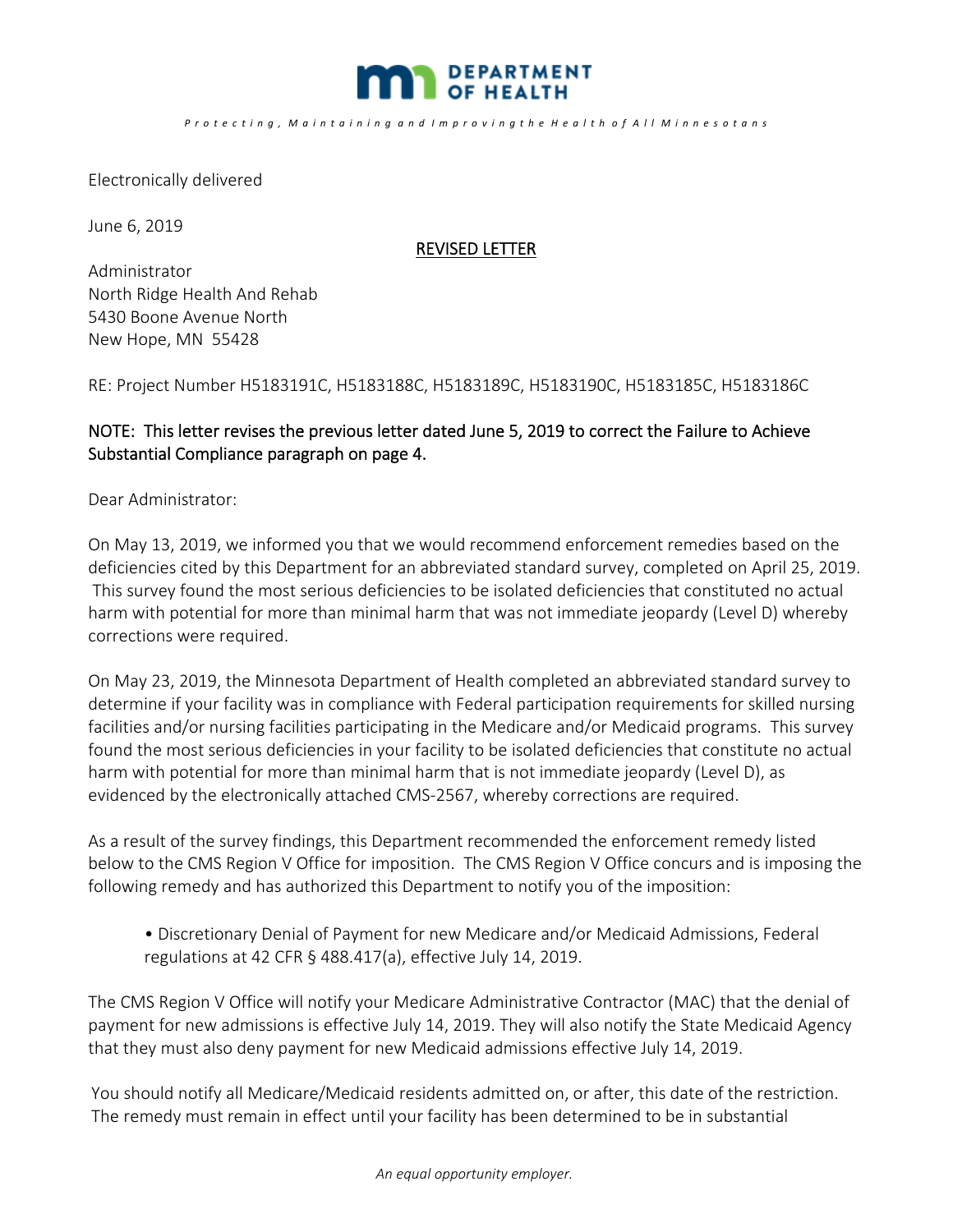compliance or your provider agreement is terminated. Please note that the denial of payment for new admissions includes Medicare/Medicaid beneficiaries enrolled in managed care plans. It is your obligation to inform managed care plans contracting with your facility of this denial of payment for new admissions.

## NURSE AIDE TRAINING PROHIBITION

Please note that Federal law, as specified in the Act at  $\S$ § 1819(f)(2)(B) and 1919(f)(2)(B), prohibits approval of nurse aide training and competency evaluation programs and nurse aide competency evaluation programs offered by, or in, a facility which, within the previous two years, has operated under a § 1819(b)(4)(C)(ii)(II) or § 1919(b)(4)(C)(ii) waiver (i.e., waiver of full-time registered professional nurse); has been subject to an extended or partial extended survey as a result of a finding of substandard quality of care; has been assessed a total civil money penalty of not less than \$10,483; has been subject to a denial of payment, the appointment of a temporary manager or termination; or, in the case of an emergency, has been closed and/or had its residents transferred to other facilities.

If you have not achieved substantial compliance by July 14, 2019, the remedy of denial of payment for new admissions will go into effect and this provision will apply to your facility. Therefore, North Ridge Health And Rehab will be prohibited from offering or conducting a Nurse Aide Training and/or Competency Evaluation Program (NATCEP) for two years from July 14, 2019. You will receive further information regarding this from the State agency. This prohibition is not subject to appeal. Further, this prohibition remains in effect for the specified period even though selected remedies may be rescinded at a later date if your facility attains substantial compliance. However, under Public Law 105‐15, you may contact the State agency and request a waiver of this prohibition if certain criteria are met.

### DEPARTMENT CONTACT

Questions regarding this letter and all documents submitted as a response to the resident care deficiencies (those preceded by a "F" tag) and emergency preparedness deficiencies (those preceded by an "E" tag), i.e., the plan of correction should be directed to:

> Susanne Reuss, Unit Supervisor Metro C Survey Team Licensing and Certification Program Health Regulation Division Minnesota Department of Health 85 East Seventh Place, Suite 220 P.O. Box 64900 Saint Paul, Minnesota 55164‐0900 Email: susanne.reuss@state.mn.us Phone: (651) 201‐3793 Fax: (651) 215‐9697

# ELECTRONIC PLAN OF CORRECTION (ePoC)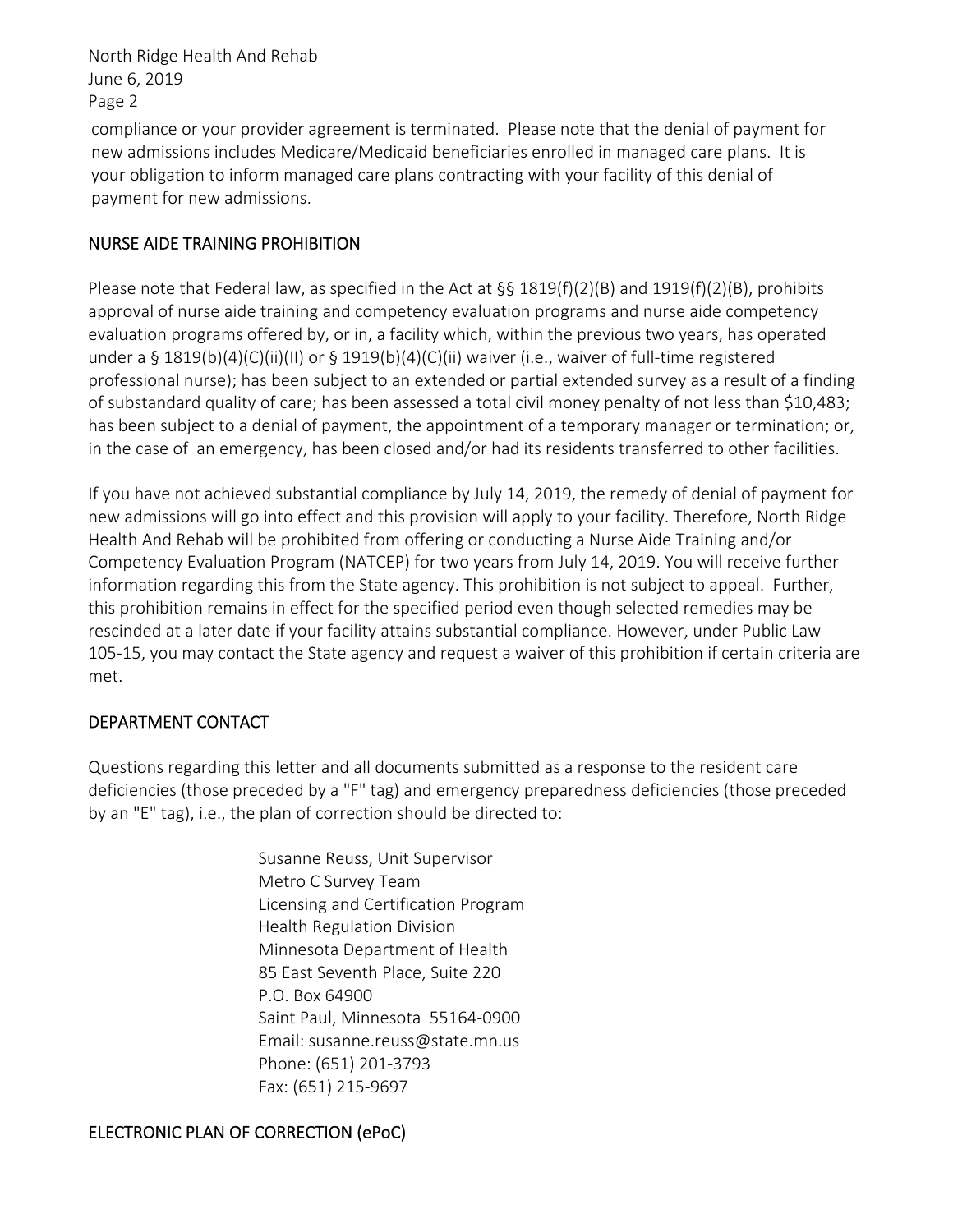An ePoC for the deficiencies must be submitted within ten calendar days of your receipt of this letter. Your ePoC must:

- ‐Address how corrective action will be accomplished for those residents found to have been affected by the deficient practice;
- ‐ Address how the facility will identify other residents having the potential to be affected by the same deficient practice;
- ‐ Address what measures will be put into place or systemic changes made to ensure that the deficient practice will not recur;
- ‐ Indicate how the facility plans to monitor its performance to make sure that solutions are sustained. The facility must develop a plan for ensuring that correction is achieved and sustained. This plan must be implemented, and the corrective action evaluated for its effectiveness. The plan of correction is integrated into the quality assurance system;
- ‐ Include dates when corrective action will be completed. The corrective action completion dates must be acceptable to the State. If the plan of correction is unacceptable for any reason, the State will notify the facility. If the plan of correction is acceptable, the State will notify the facility. Facilities should be cautioned that they are ultimately accountable for their own compliance, and that responsibility is not alleviated in cases where notification about the acceptability of their plan of correction is not made timely. The plan of correction will serve as the facility's allegation of compliance; and,
- Submit electronically to acknowledge your receipt of the electronic 2567, your review and your ePoC submission.

If an acceptable ePoC is not received within 10 calendar days from the receipt of this letter, we will recommend to the CMS Region V Office that one or more of the following remedy be imposed:

• Per day civil money penalty (42 CFR 488.430 through 488.444).

Failure to submit an acceptable ePoC could also result in the termination of your facility's Medicare and/or Medicaid agreement.

# PRESUMPTION OF COMPLIANCE ‐ CREDIBLE ALLEGATION OF COMPLIANCE

The facility's ePoC will serve as your allegation of compliance upon the Department's acceptance. In order for your allegation of compliance to be acceptable to the Department, the ePoC must meet the criteria listed in the plan of correction section above. You will be notified by the Minnesota Department of Health, Licensing and Certification Program staff and/or the Department of Public Safety, State Fire Marshal Division staff, if your ePoC for their respective deficiencies (if any) is acceptable.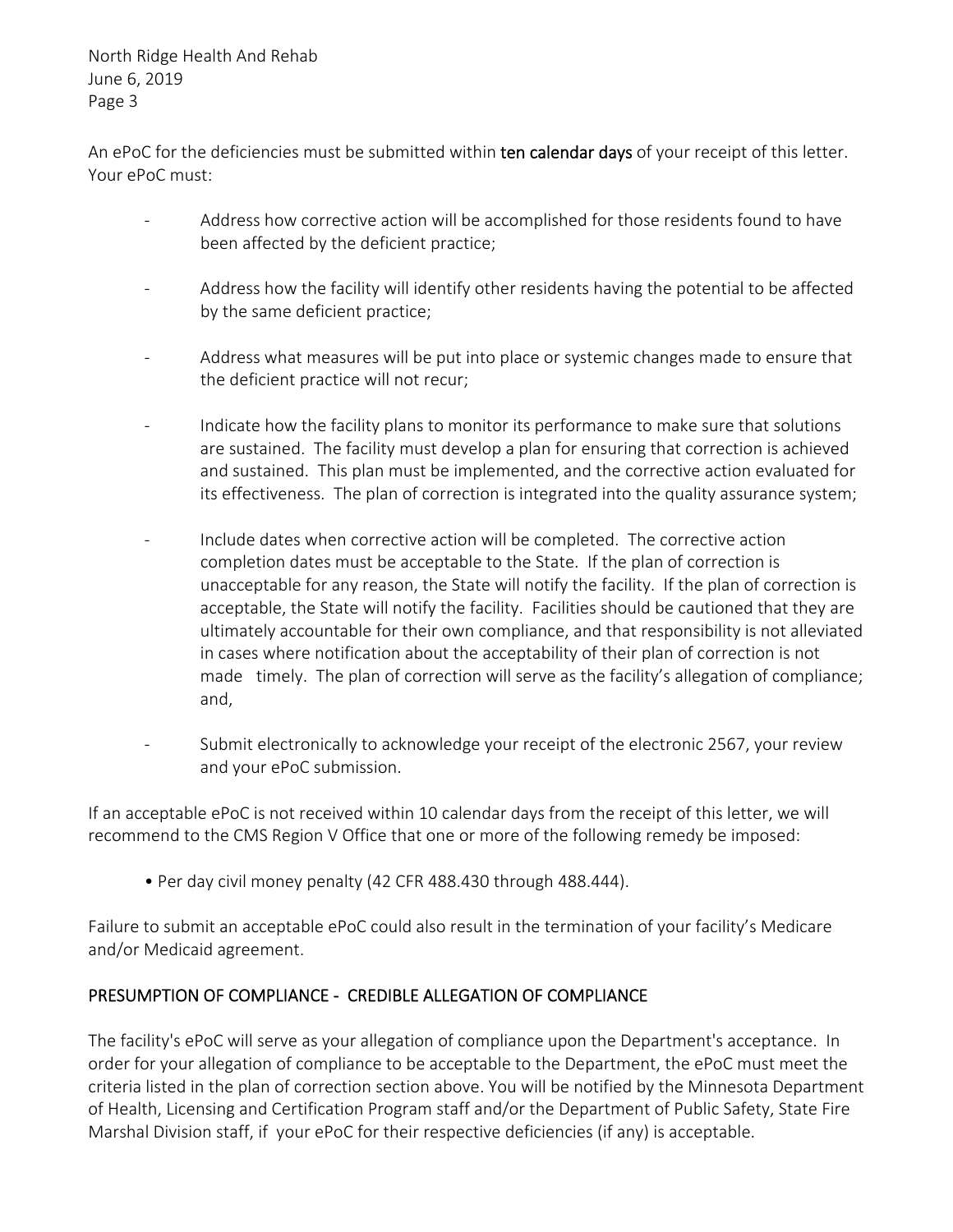#### VERIFICATION OF SUBSTANTIAL COMPLIANCE

Upon receipt of an acceptable ePoC, a revisit of your facility will be conducted to verify that substantial compliance with the regulations has been attained. The revisit will occur after the date you identified that compliance was achieved in your allegation of compliance and/or plan of correction.

If substantial compliance has been achieved, certification of your facility in the Medicare and/or Medicaid program(s) will be continued and we will recommend that the remedies imposed be discontinued effective the date of the on‐site verification. Compliance is certified as of the date of the second revisit or the date confirmed by the acceptable evidence, whichever is sooner.

# FAILURE TO ACHIEVE SUBSTANTIAL COMPLIANCE BY THE SIXTH MONTH AFTER THE LAST DAY OF THE **SURVEY**

We will also recommend to the CMS Region V Office and/or the Minnesota Department of Human Services that your provider agreement be terminated by October 25, 2019 (six months after the identification of noncompliance) if your facility does not achieve substantial compliance. This action is mandated by the Social Security Act at Sections 1819(h)(2)(C) and 1919(h)(3)(D) and Federal regulations at 42 CFR Sections 488.412 and 488.456.

Please note that this notice does not constitute formal notice of imposition of alternative remedies or termination of your provider agreement. Should the Centers for Medicare & Medicaid Services determine that termination or any other remedy is warranted, it will provide you with a separate formal notification of that determination.

### APPEAL RIGHTS

If you disagree with this action imposed on your facility, you or your legal representative may request a hearing before an administrative law judge of the Department of Health and Human Services, Departmental Appeals Board (DAB). Procedures governing this process are set out in 42 C.F.R. 498.40, et seq. You must file your hearing request electronically by using the Departmental Appeals Board's Electronic Filing System (DAB E‐File) at https://dab.efile.hhs.gov no later than sixty (60) days after receiving this letter. Specific instructions on how to file electronically are attached to this notice. A copy of the hearing request shall be submitted electronically to:

### Tamika.Brown@cms.hhs.gov

Requests for a hearing submitted by U.S. mail or commercial carrier are no longer accepted as of October 1, 2014, unless you do not have access to a computer or internet service. In those circumstances you may call the Civil Remedies Division to request a waiver from e‐filing and provide an explanation as to why you cannot file electronically or you may mail a written request for a waiver along with your written request for a hearing. A written request for a hearing must be filed no later than sixty (60) days after receiving this letter, by mailing to the following address: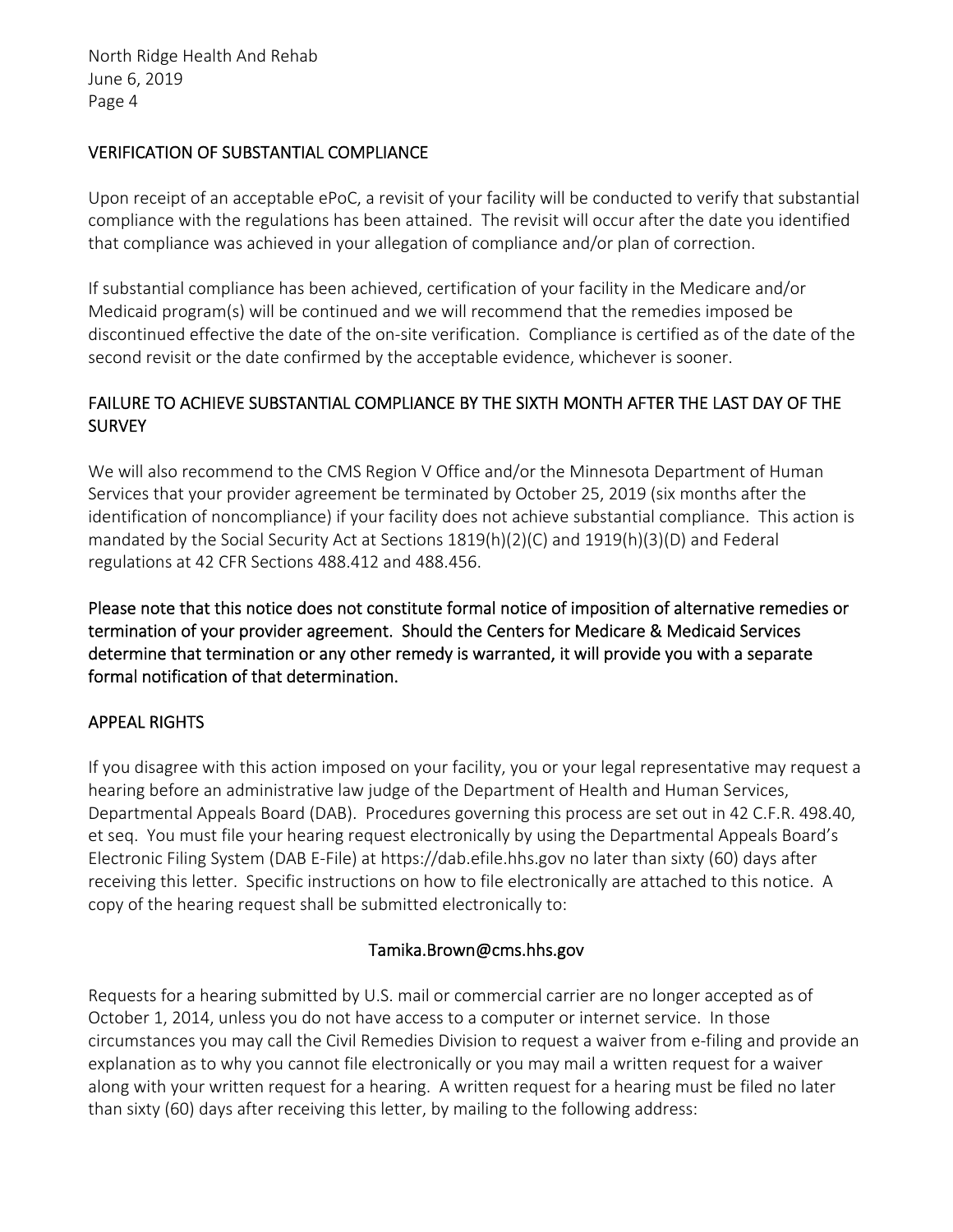# Department of Health & Human Services Departmental Appeals Board, MS 6132 Director, Civil Remedies Division 330 Independence Avenue, S.W. Cohen Building – Room G‐644 Washington, D.C. 20201 (202) 565‐9462

A request for a hearing should identify the specific issues, findings of fact and conclusions of law with which you disagree. It should also specify the basis for contending that the findings and conclusions are incorrect. At an appeal hearing, you may be represented by counsel at your own expense. If you have any questions regarding this matter, please contact Tamika Brown, Principal Program Representative by phone at (312) 353-1502 or by e-mail at Tamika.Brown@cms.hhs.gov.

### INFORMAL DISPUTE RESOLUTION

In accordance with 42 CFR 488.331, you have one opportunity to question cited deficiencies through an informal dispute resolution process. You are required to send your written request, along with the specific deficiencies being disputed, and an explanation of why you are disputing those deficiencies, to:

> Nursing Home Informal Dispute Process Minnesota Department of Health Health Regulation Division P.O. Box 64900 St. Paul, Minnesota 55164‐0900

This request must be sent within the same ten days you have for submitting an ePoC for the cited deficiencies. All requests for an IDR or IIDR of federal deficiencies must be submitted via the web at: http://www.health.state.mn.us/divs/fpc/profinfo/ltc/ltc\_idr.cfm

You must notify MDH at this website of your request for an IDR or IIDR within the 10 calendar day period allotted for submitting an acceptable electronic plan of correction. A copy of the Department's informal dispute resolution policies are posted on the MDH Information Bulletin website at: http://www.health.state.mn.us/divs/fpc/profinfo/infobul.htm

Please note that the failure to complete the informal dispute resolution process will not delay the dates specified for compliance or the imposition of remedies.

Feel free to contact me if you have questions.

Sincerely,

DANNE Steen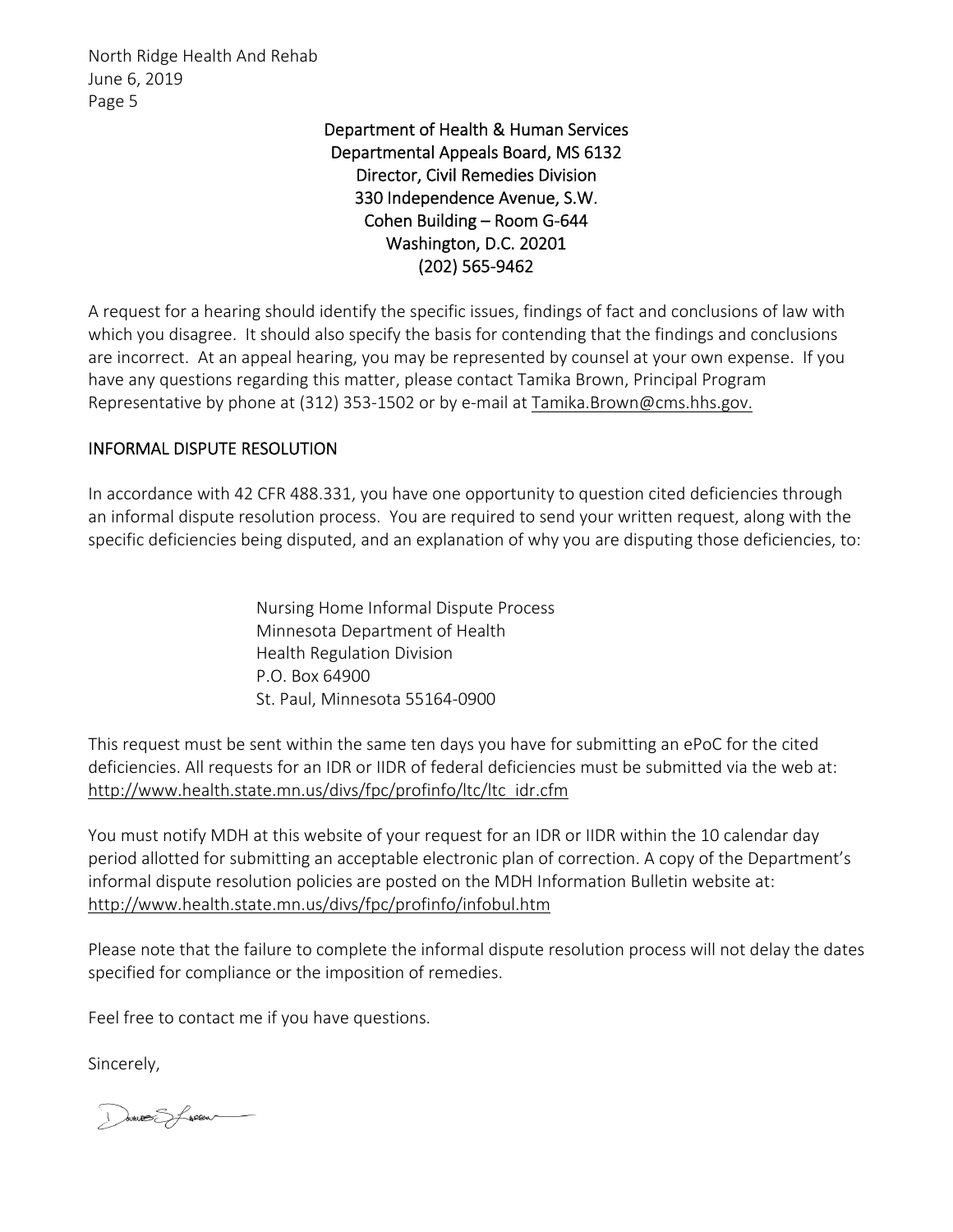Douglas Larson, Enforcement Specialist Minnesota Department of Health Licensing and Certification Program Program Assurance Unit Health Regulation Division Telephone: 651‐201‐4118 Fax: 651‐215‐9697 Email: doug.larson@state.mn.us North Ridge Health And Rehab June 6, 2019 Page 6

cc: Licensing and Certification File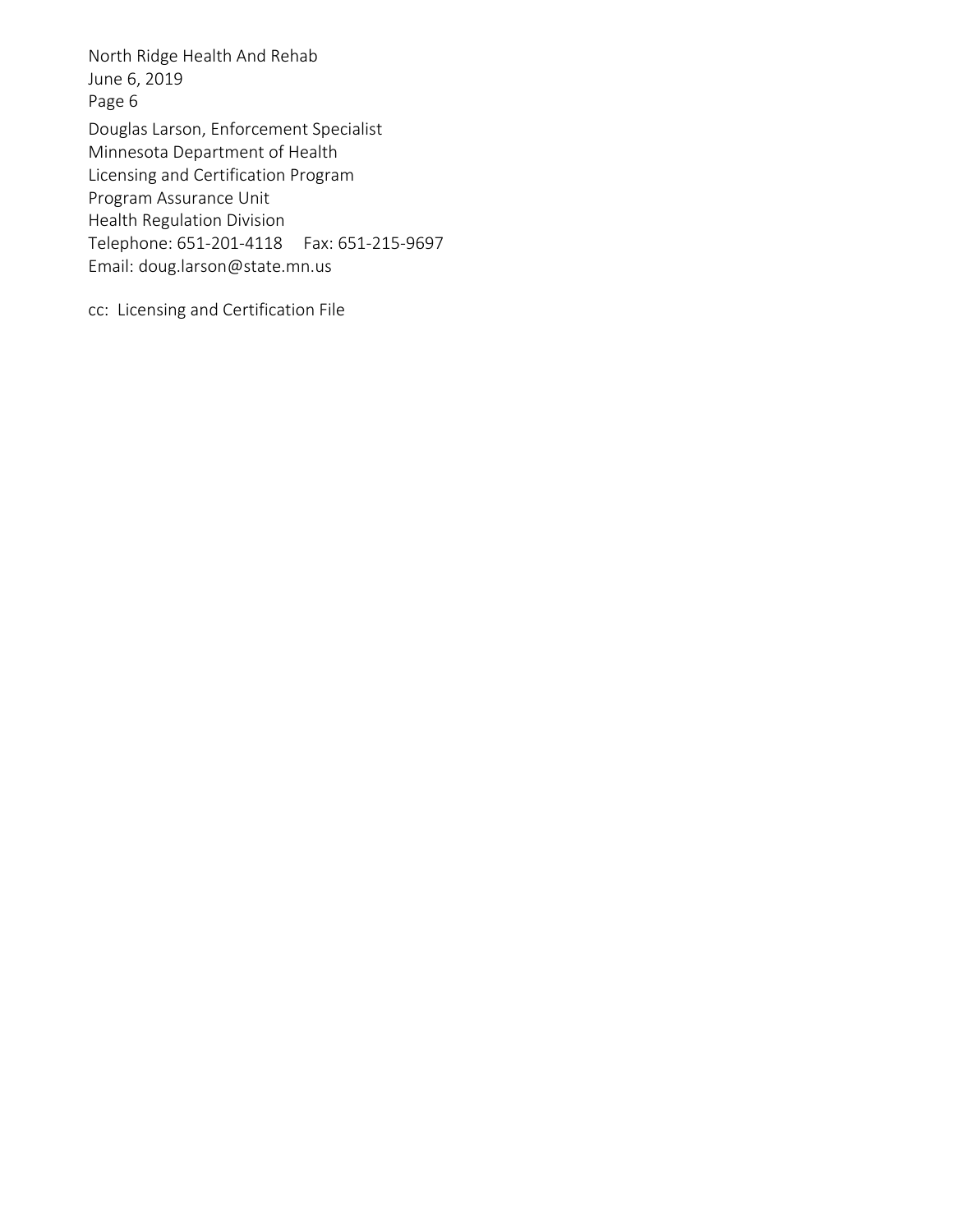| DEPARTMENT OF HEALTH AND HUMAN SERVICES<br><b>FORM APPROVED</b> |                                                                                                                     |                                                                                                                                                                                                                                                                                                        |                            |                            |                                                                                                                          |  |                                          |  |
|-----------------------------------------------------------------|---------------------------------------------------------------------------------------------------------------------|--------------------------------------------------------------------------------------------------------------------------------------------------------------------------------------------------------------------------------------------------------------------------------------------------------|----------------------------|----------------------------|--------------------------------------------------------------------------------------------------------------------------|--|------------------------------------------|--|
| CENTERS FOR MEDICARE & MEDICAID SERVICES                        |                                                                                                                     |                                                                                                                                                                                                                                                                                                        |                            |                            |                                                                                                                          |  | OMB NO. 0938-0391                        |  |
|                                                                 | STATEMENT OF DEFICIENCIES<br>(X1) PROVIDER/SUPPLIER/CLIA<br>AND PLAN OF CORRECTION<br><b>IDENTIFICATION NUMBER:</b> |                                                                                                                                                                                                                                                                                                        |                            | (X2) MULTIPLE CONSTRUCTION |                                                                                                                          |  | (X3) DATE SURVEY<br><b>COMPLETED</b>     |  |
|                                                                 |                                                                                                                     | 245183                                                                                                                                                                                                                                                                                                 | B. WING                    |                            |                                                                                                                          |  | $\mathsf{C}$<br>05/23/2019               |  |
|                                                                 | NAME OF PROVIDER OR SUPPLIER                                                                                        |                                                                                                                                                                                                                                                                                                        |                            |                            | STREET ADDRESS, CITY, STATE, ZIP CODE                                                                                    |  |                                          |  |
|                                                                 | <b>NORTH RIDGE HEALTH AND REHAB</b>                                                                                 |                                                                                                                                                                                                                                                                                                        |                            |                            | <b>5430 BOONE AVENUE NORTH</b><br>NEW HOPE, MN 55428                                                                     |  |                                          |  |
| $(X4)$ ID<br>PREFIX<br>TAG                                      |                                                                                                                     | SUMMARY STATEMENT OF DEFICIENCIES<br>(EACH DEFICIENCY MUST BE PRECEDED BY FULL<br>REGULATORY OR LSC IDENTIFYING INFORMATION)                                                                                                                                                                           | ID<br><b>PREFIX</b><br>TAG |                            | PROVIDER'S PLAN OF CORRECTION<br>(EACH CORRECTIVE ACTION SHOULD BE<br>CROSS-REFERENCED TO THE APPROPRIATE<br>DEFICIENCY) |  | (X5)<br><b>COMPLETION</b><br><b>DATE</b> |  |
| F 000                                                           | <b>INITIAL COMMENTS</b>                                                                                             |                                                                                                                                                                                                                                                                                                        | F 000                      |                            |                                                                                                                          |  |                                          |  |
|                                                                 |                                                                                                                     | On 5/22/19 and 5/23/19 an abbreviated survey<br>was completed at your facility to conduct a<br>complaint investigation. Your facility was found<br>not to be in compliance with 42 CFR Part 483,<br>Requirements for Long Term Care Facilities.                                                        |                            |                            |                                                                                                                          |  |                                          |  |
|                                                                 | substantiated:<br>H5183191C                                                                                         | The following complaint(s) was found to be                                                                                                                                                                                                                                                             |                            |                            |                                                                                                                          |  |                                          |  |
|                                                                 | The following complaint(s) were found<br>unsubstantiated:<br>H5183188C<br>H5183189C<br>H5183190C                    |                                                                                                                                                                                                                                                                                                        |                            |                            |                                                                                                                          |  |                                          |  |
|                                                                 | be used as verification of compliance.                                                                              | The facility's plan of correction (POC) will serve<br>as your allegation of compliance upon the<br>Department's acceptance. Because you are<br>enrolled in ePOC, your signature is not required<br>at the bottom of the first page of the CMS-2567<br>form. Your electronic submission of the POC will |                            |                            |                                                                                                                          |  |                                          |  |
| F 609<br>$SS=D$                                                 | your verification.<br><b>Reporting of Alleged Violations</b><br>CFR(s): 483.12(c)(1)(4)                             | Upon receipt of an acceptable electronic POC, an<br>on-site revisit of your facility may be conducted to<br>validate that substantial compliance with the<br>regulations has been attained in accordance with                                                                                          | F 609                      |                            |                                                                                                                          |  | 5/24/19                                  |  |
|                                                                 | must:                                                                                                               | §483.12(c) In response to allegations of abuse,<br>neglect, exploitation, or mistreatment, the facility                                                                                                                                                                                                |                            |                            |                                                                                                                          |  |                                          |  |
|                                                                 |                                                                                                                     | §483.12(c)(1) Ensure that all alleged violations                                                                                                                                                                                                                                                       |                            |                            |                                                                                                                          |  |                                          |  |
|                                                                 |                                                                                                                     | LABORATORY DIRECTOR'S OR PROVIDER/SUPPLIER REPRESENTATIVE'S SIGNATURE                                                                                                                                                                                                                                  |                            |                            | <b>TITLE</b>                                                                                                             |  | (X6) DATE                                |  |
|                                                                 | <b>Electronically Signed</b>                                                                                        |                                                                                                                                                                                                                                                                                                        |                            |                            |                                                                                                                          |  | 06/07/2019                               |  |

Any deficiency statement ending with an asterisk (\*) denotes a deficiency which the institution may be excused from correcting providing it is determined that other safeguards provide sufficient protection to the patients. (See instructions.) Except for nursing homes, the findings stated above are disclosable 90 days following the date of survey whether or not a plan of correction is provided. For nursing homes, the above findings and plans of correction are disclosable 14 days following the date these documents are made available to the facility. If deficiencies are cited, an approved plan of correction is requisite to continued program participation.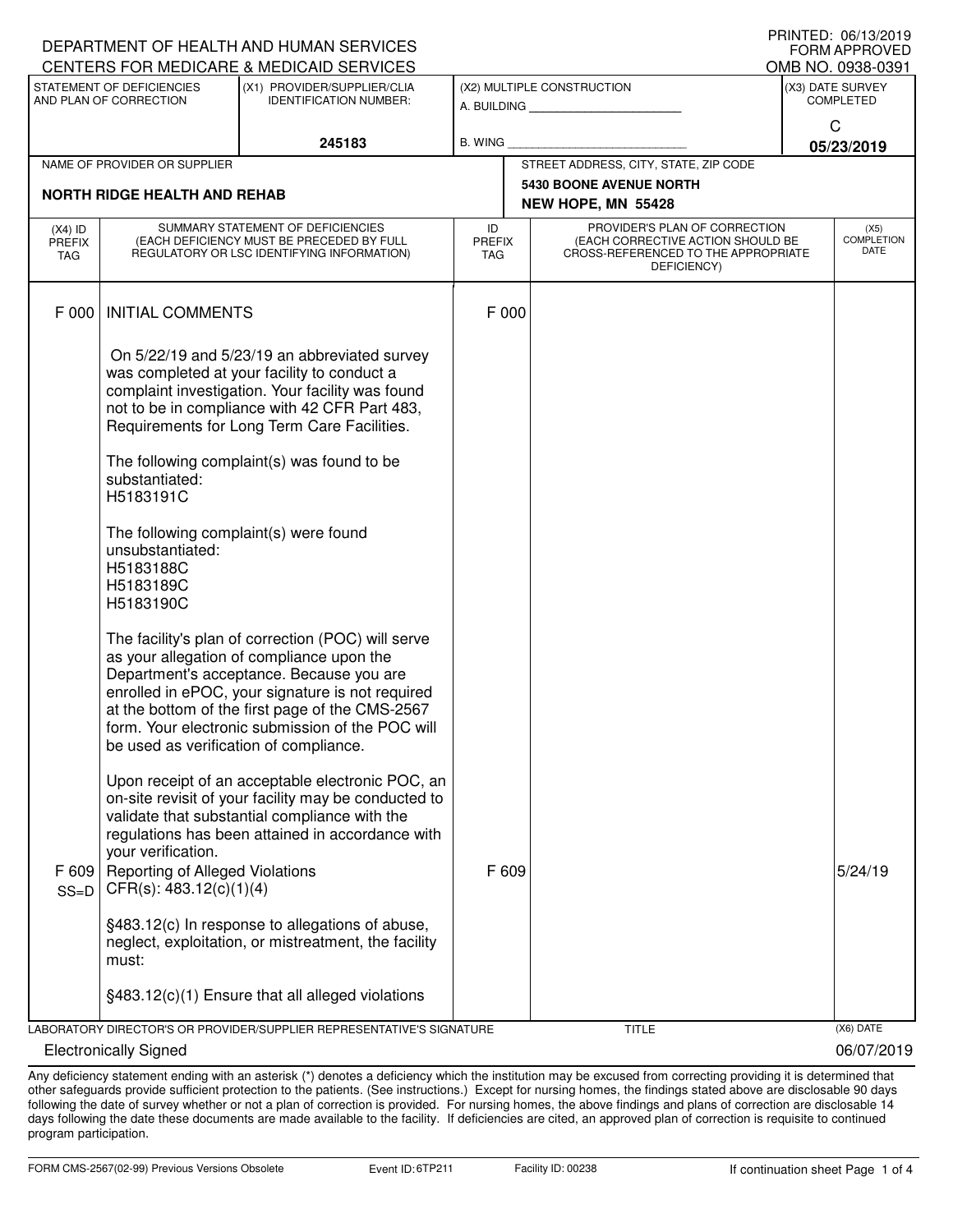|                                   |                                                                                                                                           | DEPARTMENT OF HEALTH AND HUMAN SERVICES<br>CENTERS FOR MEDICARE & MEDICAID SERVICES                                                                                                                                                                                                                                                                                                                                                                                                                                                                                                                                                                                                                                                                                                                                                                                                                                                                                                                                                                                                                                                                                                                                                                                                                                                                                                                                                                                                                                                                                                                                                                    |                            |                                                                                                                                                                                                                                                                                                                                                                                                                         |                                      | <b>FRINIED. 00/13/4019</b><br><b>FORM APPROVED</b><br>OMB NO. 0938-0391 |
|-----------------------------------|-------------------------------------------------------------------------------------------------------------------------------------------|--------------------------------------------------------------------------------------------------------------------------------------------------------------------------------------------------------------------------------------------------------------------------------------------------------------------------------------------------------------------------------------------------------------------------------------------------------------------------------------------------------------------------------------------------------------------------------------------------------------------------------------------------------------------------------------------------------------------------------------------------------------------------------------------------------------------------------------------------------------------------------------------------------------------------------------------------------------------------------------------------------------------------------------------------------------------------------------------------------------------------------------------------------------------------------------------------------------------------------------------------------------------------------------------------------------------------------------------------------------------------------------------------------------------------------------------------------------------------------------------------------------------------------------------------------------------------------------------------------------------------------------------------------|----------------------------|-------------------------------------------------------------------------------------------------------------------------------------------------------------------------------------------------------------------------------------------------------------------------------------------------------------------------------------------------------------------------------------------------------------------------|--------------------------------------|-------------------------------------------------------------------------|
|                                   | STATEMENT OF DEFICIENCIES<br>AND PLAN OF CORRECTION                                                                                       | (X1) PROVIDER/SUPPLIER/CLIA<br><b>IDENTIFICATION NUMBER:</b>                                                                                                                                                                                                                                                                                                                                                                                                                                                                                                                                                                                                                                                                                                                                                                                                                                                                                                                                                                                                                                                                                                                                                                                                                                                                                                                                                                                                                                                                                                                                                                                           |                            | (X2) MULTIPLE CONSTRUCTION<br>A. BUILDING                                                                                                                                                                                                                                                                                                                                                                               | (X3) DATE SURVEY<br><b>COMPLETED</b> |                                                                         |
|                                   |                                                                                                                                           | 245183                                                                                                                                                                                                                                                                                                                                                                                                                                                                                                                                                                                                                                                                                                                                                                                                                                                                                                                                                                                                                                                                                                                                                                                                                                                                                                                                                                                                                                                                                                                                                                                                                                                 | <b>B. WING</b>             |                                                                                                                                                                                                                                                                                                                                                                                                                         | C                                    | 05/23/2019                                                              |
|                                   | NAME OF PROVIDER OR SUPPLIER                                                                                                              |                                                                                                                                                                                                                                                                                                                                                                                                                                                                                                                                                                                                                                                                                                                                                                                                                                                                                                                                                                                                                                                                                                                                                                                                                                                                                                                                                                                                                                                                                                                                                                                                                                                        |                            | STREET ADDRESS, CITY, STATE, ZIP CODE                                                                                                                                                                                                                                                                                                                                                                                   |                                      |                                                                         |
|                                   | <b>NORTH RIDGE HEALTH AND REHAB</b>                                                                                                       |                                                                                                                                                                                                                                                                                                                                                                                                                                                                                                                                                                                                                                                                                                                                                                                                                                                                                                                                                                                                                                                                                                                                                                                                                                                                                                                                                                                                                                                                                                                                                                                                                                                        |                            | <b>5430 BOONE AVENUE NORTH</b><br>NEW HOPE, MN 55428                                                                                                                                                                                                                                                                                                                                                                    |                                      |                                                                         |
| $(X4)$ ID<br><b>PREFIX</b><br>TAG |                                                                                                                                           | SUMMARY STATEMENT OF DEFICIENCIES<br>(EACH DEFICIENCY MUST BE PRECEDED BY FULL<br>REGULATORY OR LSC IDENTIFYING INFORMATION)                                                                                                                                                                                                                                                                                                                                                                                                                                                                                                                                                                                                                                                                                                                                                                                                                                                                                                                                                                                                                                                                                                                                                                                                                                                                                                                                                                                                                                                                                                                           | ID<br><b>PREFIX</b><br>TAG | PROVIDER'S PLAN OF CORRECTION<br>(EACH CORRECTIVE ACTION SHOULD BE<br>CROSS-REFERENCED TO THE APPROPRIATE<br>DEFICIENCY)                                                                                                                                                                                                                                                                                                |                                      | (X5)<br><b>COMPLETION</b><br>DATE                                       |
| F 609                             | Continued From page 1<br>procedures.<br>§483.12(c)(4) Report the results of all<br>by:<br>allegations were reviewed.<br>Findings include: | involving abuse, neglect, exploitation or<br>mistreatment, including injuries of unknown<br>source and misappropriation of resident property,<br>are reported immediately, but not later than 2<br>hours after the allegation is made, if the events<br>that cause the allegation involve abuse or result in<br>serious bodily injury, or not later than 24 hours if<br>the events that cause the allegation do not involve<br>abuse and do not result in serious bodily injury, to<br>the administrator of the facility and to other<br>officials (including to the State Survey Agency and<br>adult protective services where state law provides<br>for jurisdiction in long-term care facilities) in<br>accordance with State law through established<br>investigations to the administrator or his or her<br>designated representative and to other officials in<br>accordance with State law, including to the State<br>Survey Agency, within 5 working days of the<br>incident, and if the alleged violation is verified<br>appropriate corrective action must be taken.<br>This REQUIREMENT is not met as evidenced<br>Based on interview and document review, the<br>facility failed to assure allegations of potential<br>neglect were reported in a timely manner to the<br>state agency (SA) for 1 of 1 resident (R7) whose<br>R7's Admission Minimum Data Set (MDS) dated<br>2/22/19, identified R7 had intact cognition,<br>demonstrated no hallucinations or delusions, and<br>required extensive assistance for all activities of<br>daily living. In addition, R7's care plan dated<br>2/21/19, identified R7 had pain related to post | F 609                      | F609<br>R7 allegations were reported to Minnesota<br>Department of Health through the<br>electronic system after the facility was<br>made aware of the allegations.<br>Current residents have the potential to be<br>affected by the alleged deficiency.<br>Current nurse managers and supervisors<br>were re-educated on abuse reporting,<br>timeliness of abuse reporting, and facility<br>protocol for self-reports. |                                      |                                                                         |

FORM CMS-2567(02-99) Previous Versions Obsolete **6The Event ID: 6TP211** Facility ID: 00238 If continuation sheet Page 2 of 4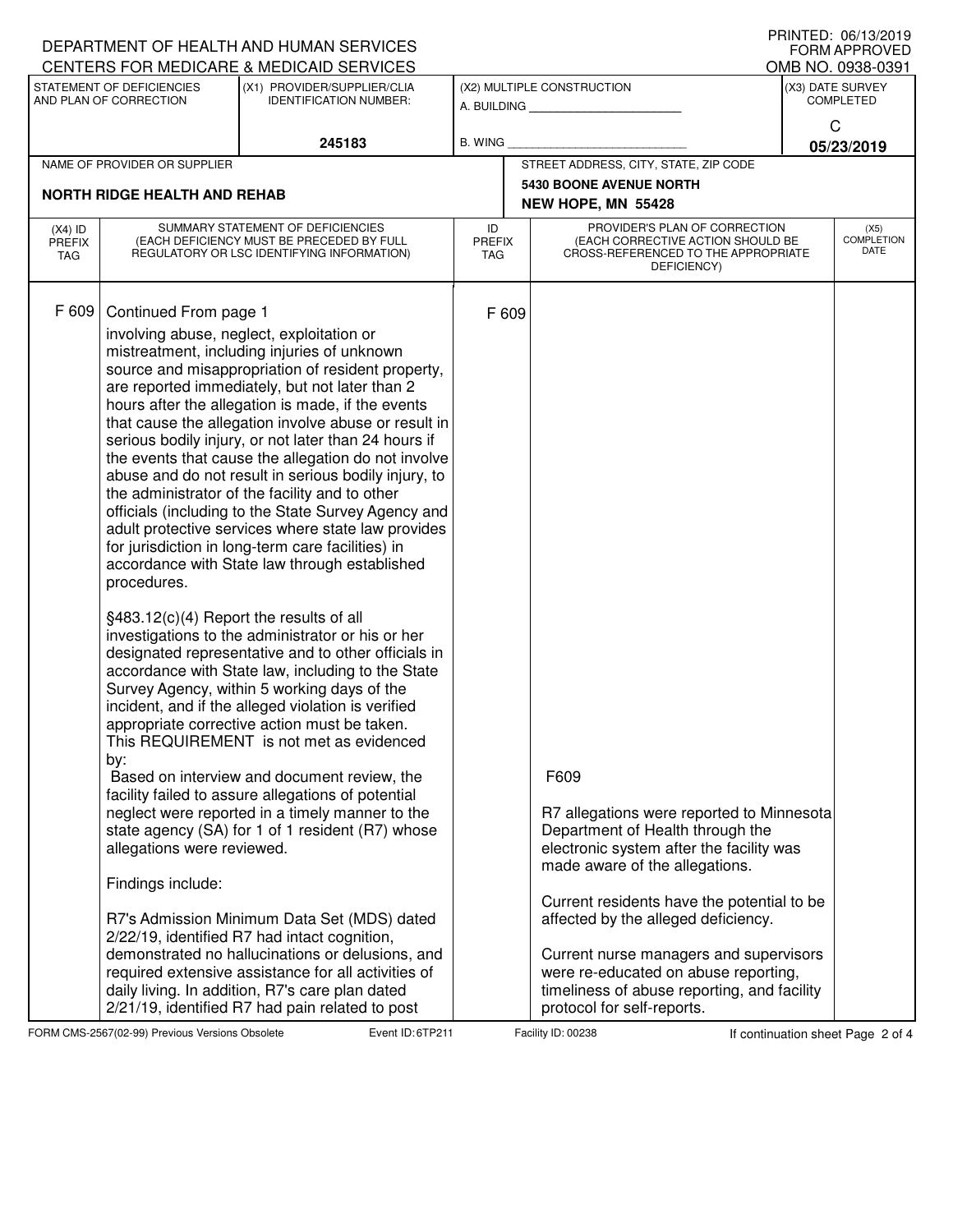|                                                         |                                                                                                                                                              | DEPARTMENT OF HEALTH AND HUMAN SERVICES<br>CENTERS FOR MEDICARE & MEDICAID SERVICES                                                                                                                                                                                                                                                                                                                                                                                                                                                                                                                                                                                                                                                                                                                                                                                                                                                                                                                                                                                                                                                                                                                                                                                                                                                                                               |                                   |  |                                                                                                                                                                                                                                                                                                                      |  | ט ו ∪∟∨י טער אי דוווווי<br><b>FORM APPROVED</b> |
|---------------------------------------------------------|--------------------------------------------------------------------------------------------------------------------------------------------------------------|-----------------------------------------------------------------------------------------------------------------------------------------------------------------------------------------------------------------------------------------------------------------------------------------------------------------------------------------------------------------------------------------------------------------------------------------------------------------------------------------------------------------------------------------------------------------------------------------------------------------------------------------------------------------------------------------------------------------------------------------------------------------------------------------------------------------------------------------------------------------------------------------------------------------------------------------------------------------------------------------------------------------------------------------------------------------------------------------------------------------------------------------------------------------------------------------------------------------------------------------------------------------------------------------------------------------------------------------------------------------------------------|-----------------------------------|--|----------------------------------------------------------------------------------------------------------------------------------------------------------------------------------------------------------------------------------------------------------------------------------------------------------------------|--|-------------------------------------------------|
|                                                         | STATEMENT OF DEFICIENCIES                                                                                                                                    | (X1) PROVIDER/SUPPLIER/CLIA                                                                                                                                                                                                                                                                                                                                                                                                                                                                                                                                                                                                                                                                                                                                                                                                                                                                                                                                                                                                                                                                                                                                                                                                                                                                                                                                                       |                                   |  | (X2) MULTIPLE CONSTRUCTION                                                                                                                                                                                                                                                                                           |  | OMB NO. 0938-0391<br>(X3) DATE SURVEY           |
| AND PLAN OF CORRECTION<br><b>IDENTIFICATION NUMBER:</b> |                                                                                                                                                              | A. BUILDING                                                                                                                                                                                                                                                                                                                                                                                                                                                                                                                                                                                                                                                                                                                                                                                                                                                                                                                                                                                                                                                                                                                                                                                                                                                                                                                                                                       |                                   |  | <b>COMPLETED</b>                                                                                                                                                                                                                                                                                                     |  |                                                 |
|                                                         |                                                                                                                                                              |                                                                                                                                                                                                                                                                                                                                                                                                                                                                                                                                                                                                                                                                                                                                                                                                                                                                                                                                                                                                                                                                                                                                                                                                                                                                                                                                                                                   | <b>B. WING</b>                    |  |                                                                                                                                                                                                                                                                                                                      |  | C                                               |
|                                                         | NAME OF PROVIDER OR SUPPLIER                                                                                                                                 | 245183                                                                                                                                                                                                                                                                                                                                                                                                                                                                                                                                                                                                                                                                                                                                                                                                                                                                                                                                                                                                                                                                                                                                                                                                                                                                                                                                                                            |                                   |  | STREET ADDRESS, CITY, STATE, ZIP CODE                                                                                                                                                                                                                                                                                |  | 05/23/2019                                      |
|                                                         |                                                                                                                                                              |                                                                                                                                                                                                                                                                                                                                                                                                                                                                                                                                                                                                                                                                                                                                                                                                                                                                                                                                                                                                                                                                                                                                                                                                                                                                                                                                                                                   |                                   |  | <b>5430 BOONE AVENUE NORTH</b>                                                                                                                                                                                                                                                                                       |  |                                                 |
|                                                         | <b>NORTH RIDGE HEALTH AND REHAB</b>                                                                                                                          |                                                                                                                                                                                                                                                                                                                                                                                                                                                                                                                                                                                                                                                                                                                                                                                                                                                                                                                                                                                                                                                                                                                                                                                                                                                                                                                                                                                   |                                   |  | NEW HOPE, MN 55428                                                                                                                                                                                                                                                                                                   |  |                                                 |
| $(X4)$ ID<br><b>PREFIX</b><br>TAG                       | SUMMARY STATEMENT OF DEFICIENCIES<br>(EACH DEFICIENCY MUST BE PRECEDED BY FULL<br>REGULATORY OR LSC IDENTIFYING INFORMATION)                                 |                                                                                                                                                                                                                                                                                                                                                                                                                                                                                                                                                                                                                                                                                                                                                                                                                                                                                                                                                                                                                                                                                                                                                                                                                                                                                                                                                                                   | ID<br><b>PREFIX</b><br><b>TAG</b> |  | PROVIDER'S PLAN OF CORRECTION<br><b>COMPLETION</b><br>(EACH CORRECTIVE ACTION SHOULD BE<br>CROSS-REFERENCED TO THE APPROPRIATE<br>DEFICIENCY)                                                                                                                                                                        |  |                                                 |
| F 609                                                   | Continued From page 2<br>extensive assistance with cares.<br>(CEP) reports, identified the following:<br>name of the staff person.<br>unit where he resided. | hospital left hip fracture repair, requiring<br>Review of two separate Common Entry Point<br>1. On 2/28/19, CEP received allegations from a<br>local hospital emergency department (ED) social<br>worker (ED-LSW), R7 reported a nursing<br>assistant working at the facility, on 2/26/19<br>grabbed his testicles. R7 further reported this<br>occurred one other day, but was unable to<br>remember the name of the staff person.<br>2. On 5/8/19, CEP received allegations from R7's<br>family, R7 reported a nursing assistant working at<br>the facility, on 2/26/19 grabbed his testicles and<br>penis. R7 further reported this had happened<br>once before, but was unable to remember the<br>During an interview on 5/22/19 at 3:23 p.m., the<br>ED-LSW, stated R7 reported to the ED staff that<br>he was touched inappropriately, by nursing facility<br>staff on 2 occasions when staff grabbed his<br>testicles during morning cares. ED-LSW stated<br>the ED nurse examined R7's groin area, with no<br>injury noted. ED-LSW stated she had contacted<br>CEP and spoke with the nurse manager on the<br>During an interview on 5/23/19 at 1:06 p.m., a<br>family member (FAM)-A stated R7 reported to the<br>ED staff that he was touched inappropriately, by<br>nursing facility staff on 2 occasions when staff<br>grabbed his testicles and penis during morning | F 609                             |  | Administrator or designee will audit<br>self-reports for proper timeliness weekly x<br>4, then, monthly x 3. Administrator or<br>designee will monitor weekly for<br>compliance.<br>Results of the audits will be forwarded to<br>the QAPI committee for continued quality<br>improvement and compliance x 3 months. |  |                                                 |
|                                                         | he resided.                                                                                                                                                  | cares. FAM-A stated she had contacted CEP and<br>spoke with the nurse manager on the unit where                                                                                                                                                                                                                                                                                                                                                                                                                                                                                                                                                                                                                                                                                                                                                                                                                                                                                                                                                                                                                                                                                                                                                                                                                                                                                   |                                   |  |                                                                                                                                                                                                                                                                                                                      |  |                                                 |

FORM CMS-2567(02-99) Previous Versions Obsolete **6The Full Event ID: 6TP211** Facility ID: 00238 If continuation sheet Page 3 of 4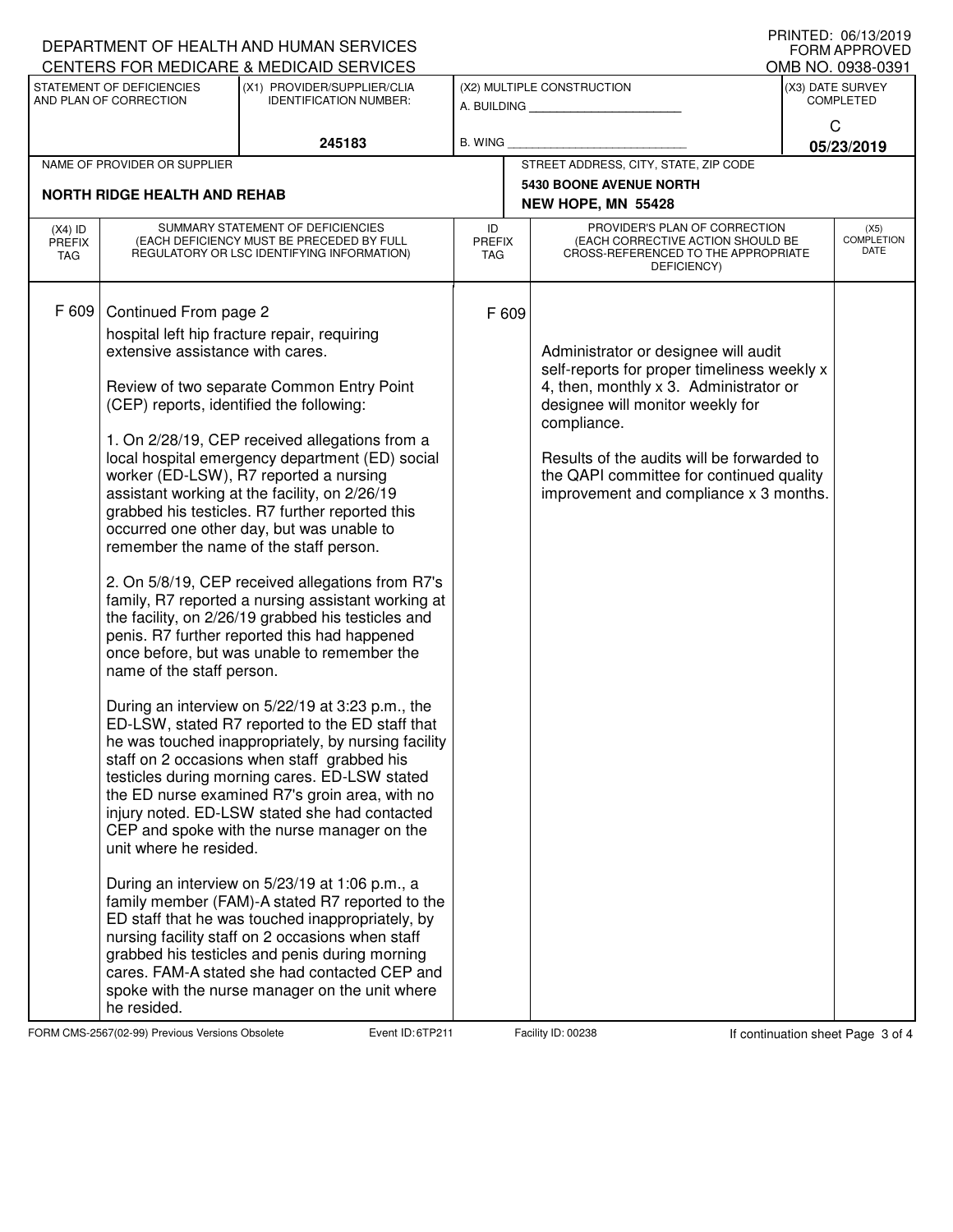|                                   |                                                                                                                                                                     | DEPARTMENT OF HEALTH AND HUMAN SERVICES<br>CENTERS FOR MEDICARE & MEDICAID SERVICES                                                                                                                                                                                                                                                                                                                                                                                                                     |                            |                                           |                                                                                                                          |                                   | FRIIVIEU. VOI IJZUIJ<br><b>FORM APPROVED</b><br>OMB NO. 0938-0391 |
|-----------------------------------|---------------------------------------------------------------------------------------------------------------------------------------------------------------------|---------------------------------------------------------------------------------------------------------------------------------------------------------------------------------------------------------------------------------------------------------------------------------------------------------------------------------------------------------------------------------------------------------------------------------------------------------------------------------------------------------|----------------------------|-------------------------------------------|--------------------------------------------------------------------------------------------------------------------------|-----------------------------------|-------------------------------------------------------------------|
|                                   | STATEMENT OF DEFICIENCIES<br>AND PLAN OF CORRECTION                                                                                                                 | (X1) PROVIDER/SUPPLIER/CLIA<br><b>IDENTIFICATION NUMBER:</b>                                                                                                                                                                                                                                                                                                                                                                                                                                            |                            | (X2) MULTIPLE CONSTRUCTION<br>A. BUILDING |                                                                                                                          |                                   | (X3) DATE SURVEY<br><b>COMPLETED</b>                              |
|                                   |                                                                                                                                                                     | 245183                                                                                                                                                                                                                                                                                                                                                                                                                                                                                                  | <b>B. WING</b>             |                                           |                                                                                                                          |                                   | C<br>05/23/2019                                                   |
|                                   | NAME OF PROVIDER OR SUPPLIER                                                                                                                                        |                                                                                                                                                                                                                                                                                                                                                                                                                                                                                                         |                            |                                           | STREET ADDRESS, CITY, STATE, ZIP CODE                                                                                    |                                   |                                                                   |
|                                   | <b>NORTH RIDGE HEALTH AND REHAB</b>                                                                                                                                 |                                                                                                                                                                                                                                                                                                                                                                                                                                                                                                         |                            |                                           | <b>5430 BOONE AVENUE NORTH</b><br>NEW HOPE, MN 55428                                                                     |                                   |                                                                   |
| $(X4)$ ID<br><b>PREFIX</b><br>TAG | SUMMARY STATEMENT OF DEFICIENCIES<br>(EACH DEFICIENCY MUST BE PRECEDED BY FULL<br>REGULATORY OR LSC IDENTIFYING INFORMATION)                                        |                                                                                                                                                                                                                                                                                                                                                                                                                                                                                                         | ID<br><b>PREFIX</b><br>TAG |                                           | PROVIDER'S PLAN OF CORRECTION<br>(EACH CORRECTIVE ACTION SHOULD BE<br>CROSS-REFERENCED TO THE APPROPRIATE<br>DEFICIENCY) | (X5)<br><b>COMPLETION</b><br>DATE |                                                                   |
| F 609                             | Continued From page 3                                                                                                                                               |                                                                                                                                                                                                                                                                                                                                                                                                                                                                                                         | F 609                      |                                           |                                                                                                                          |                                   |                                                                   |
|                                   | R7's medical record was reviewed and lacked<br>any evidence the allegation of potential neglect<br>identified in the progress notes had been reported<br>to the SA. |                                                                                                                                                                                                                                                                                                                                                                                                                                                                                                         |                            |                                           |                                                                                                                          |                                   |                                                                   |
|                                   | being reported.                                                                                                                                                     | Facility Incident Reports (FRIs) for February<br>2019, were reviewed with the director of nursing<br>(DON), on 5/23/19 at 12:40 p.m. The report<br>identified eight allegations of potential abuse or<br>neglect had been reported to the SA in February<br>2019, however, R7's allegation was not listed as                                                                                                                                                                                            |                            |                                           |                                                                                                                          |                                   |                                                                   |
|                                   |                                                                                                                                                                     | Interview on 5/23/19 at 1:00 p.m., the director of<br>nursing (DON) was unaware of R7's allegations<br>of inappropriate touch and stated she did not<br>report the allegation to CEP and the state agency.                                                                                                                                                                                                                                                                                              |                            |                                           |                                                                                                                          |                                   |                                                                   |
|                                   |                                                                                                                                                                     | During interview on 5/23/19 at 2:10 p.m., DON<br>provided a copy of the CEP report she submitted<br>today at 1:10 p.m., after review of the facility's<br>FRIs. DON stated she was not aware of R7's<br>allegations. DON stated not knowing who<br>ED-LSW and FAM-A had spoken to and<br>explained this would make it more difficult to<br>investigate, especially since the unit manager that<br>was working at the facility during the time of R7's<br>allegations, no longer works for the facility. |                            |                                           |                                                                                                                          |                                   |                                                                   |
|                                   | indicate that the facility would report<br>day investigation.                                                                                                       | The facility policy, titled: Reporting Abuse to<br>Facility Management, dated 11/17, identified<br>facility staff were to report any alleged abuse /<br>neglect concerns to the administrator and director<br>of nursing "immediately." The policy went on to<br>"immediately" to the state agency, followed by a 5                                                                                                                                                                                     |                            |                                           |                                                                                                                          |                                   |                                                                   |

FORM CMS-2567(02-99) Previous Versions Obsolete **6The Full Event ID: 6TP211** Facility ID: 00238 If continuation sheet Page 4 of 4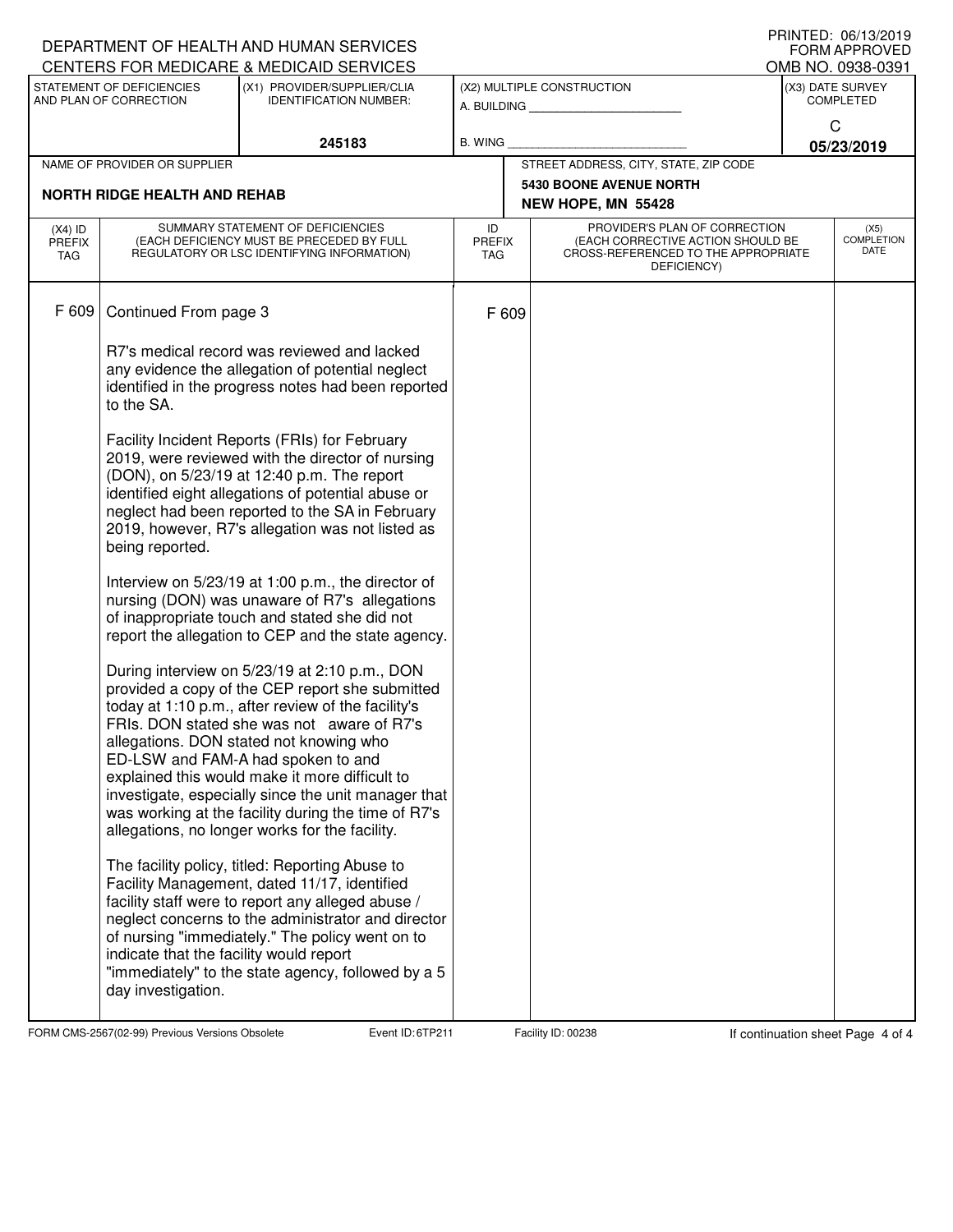

*Protecting, Maintaining and Improving the Health of All Minnesotans*

Electronically Delivered

June 5, 2019

Administrator North Ridge Health And Rehab 5430 Boone Avenue North New Hope, MN 55428

Re: State Nursing Home Licensing Orders ‐ Complaint Numbers H5183191C, H5183188C, H5183189C, H5183190C

Dear Administrator:

A complaint investigation was completed on May 23, 2019. At the time of the investigation, the investigator assessed compliance with Minnesota Department of Health Nursing Home Rules. The investigator from the Minnesota Department of Health, Office of Health Facility Complaints, noted one or more violations of these rules. These state licensing orders are issued in accordance with Minnesota Statute section 144.653 and/or Minnesota Statute Section 144A.10. If, upon reinspection, it is found that the violations cited herein are not corrected, a civil fine for each deficiency not corrected shall be assessed in accordance with a schedule of fines promulgated by rule of the Minnesota Department of Health.

To assist in complying with the licensing order(s), a "suggested method of correction" has been added. This provision is being suggested as one method that you can follow to correct the cited violation. Please remember that this provision is only a suggestion and you are not required to follow it. Failure to follow the suggested method will not result in the issuance of a penalty assessment. You are reminded, however, that regardless of the method used, correction of the violation within the established time frame is required. The "suggested method of correction" is for your information and assistance only.

The State licensing orders are delineated on the Minnesota Department of Health order form. The Minnesota Department of Health is documenting the state licensing orders using federal software. Tag numbers have been assigned to Minnesota state statutes/rules for nursing homes. The assigned tag number appears in the far left column entitled "ID Prefix Tag." The state statute/rule number and the corresponding text of the state statute/rule out of compliance is listed in the "Summary Statement of Deficiencies" column and replaces the "To Comply" portion of the correction order. This column also includes the findings that are in violation of the state statute after the statement, "This Rule is not met as evidenced by." Following investigator's findings are the Suggested Method of Correction and the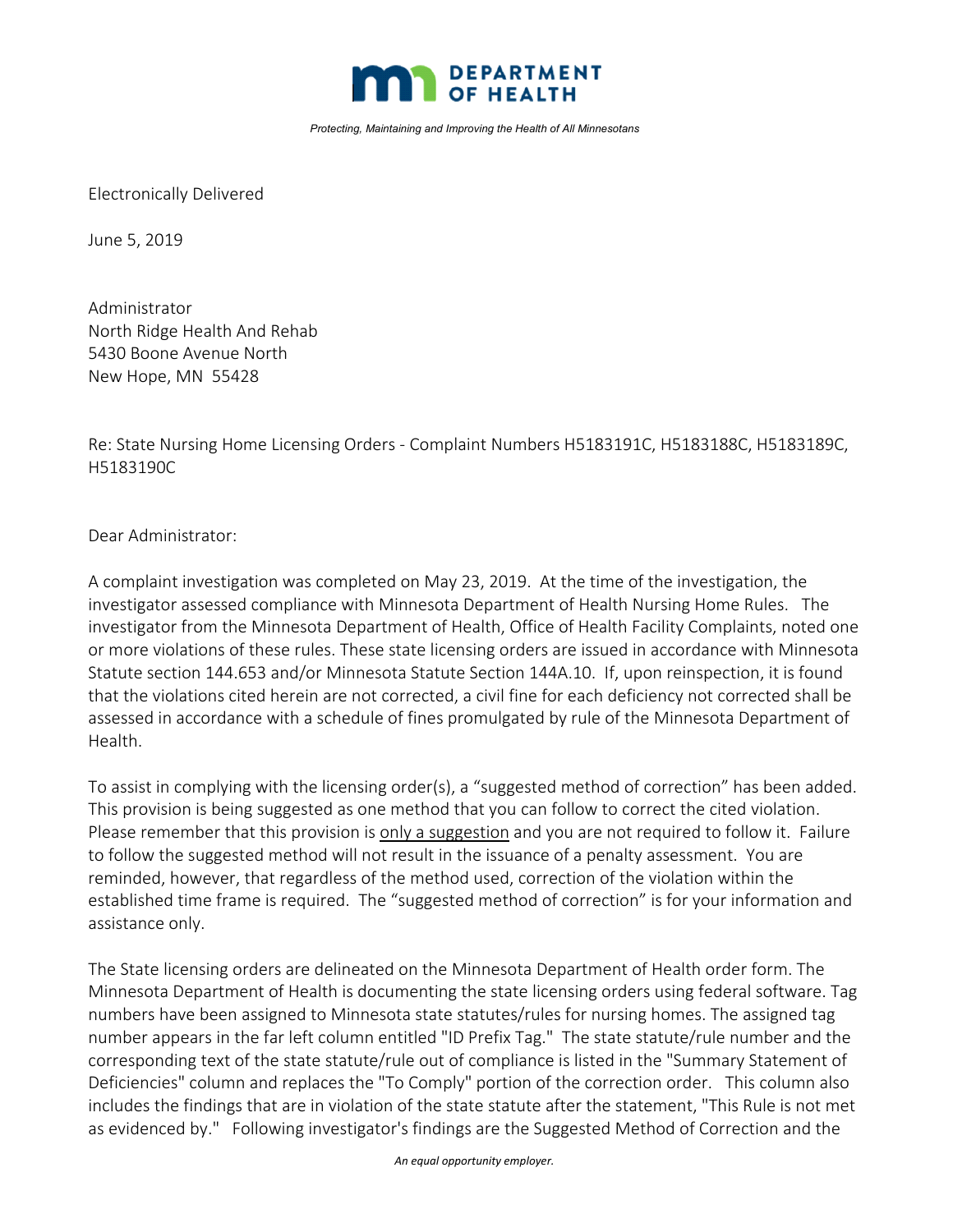Time Period For Correction. North Ridge Health And Rehab June 5, 2019 Page 2

PLEASE DISREGARD THE HEADING OF THE FOURTH COLUMN WHICH STATES, "PROVIDER'S PLAN OF CORRECTION." THIS APPLIES TO FEDERAL DEFICIENCIES ONLY. THIS WILL APPEAR ON EACH PAGE.

THERE IS NO REQUIREMENT TO SUBMIT A PLAN OF CORRECTION FOR VIOLATIONS OF MINNESOTA STATE STATUTES/RULES.

When all licensing orders are corrected, the form should be signed and returned electronically to:

Susanne Reuss, Unit Supervisor Metro C Survey Team Licensing and Certification Program Health Regulation Division Minnesota Department of Health 85 East Seventh Place, Suite 220 P.O. Box 64900 Saint Paul, Minnesota 55164‐0900 Email: susanne.reuss@state.mn.us Phone: (651) 201‐3793 Fax: (651) 215‐9697

You may request a hearing on any assessments that result from non‐compliance with these licensing orders by providing a written request to the Department within 15 days of receipt of a notice of assessment for non‐compliance.

Please note it is your responsibility to share the information contained in this letter and the results of this visit with the President of your facility's Governing Body.

Sincerely,

Dueves Sfreen

Douglas Larson, Enforcement Specialist Minnesota Department of Health Licensing and Certification Program Program Assurance Unit Health Regulation Division Telephone: 651‐201‐4118 Fax: 651‐215‐9697 Email: doug.larson@state.mn.us

cc: Licensing and Certification File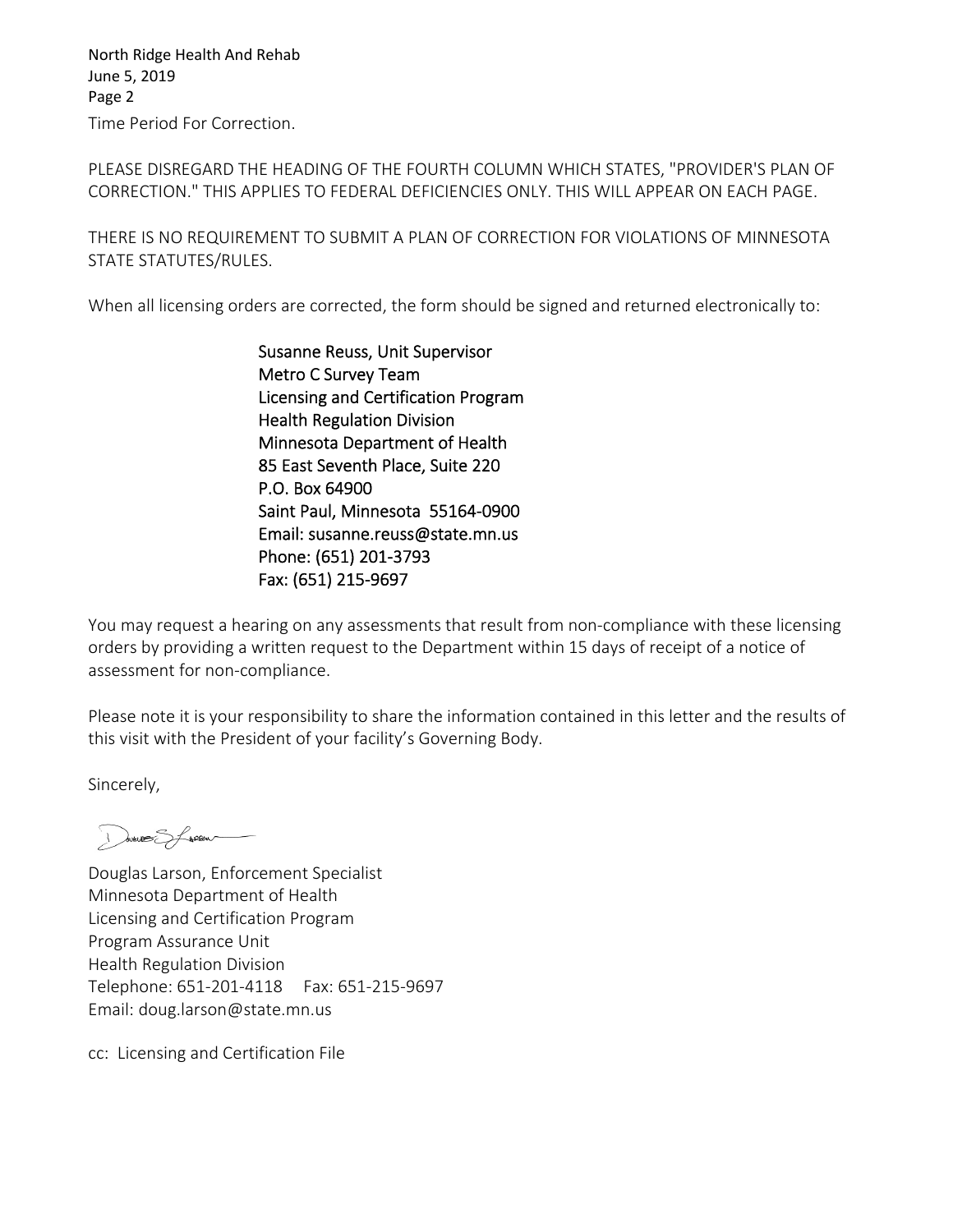| Minnesota Department of Health    |                                                                               |                                                                                                                                                                                                                                                                                                                                                                                                                                                                                                                                                                      |                                                      |                                                                                                                          |                  |                          |  |  |
|-----------------------------------|-------------------------------------------------------------------------------|----------------------------------------------------------------------------------------------------------------------------------------------------------------------------------------------------------------------------------------------------------------------------------------------------------------------------------------------------------------------------------------------------------------------------------------------------------------------------------------------------------------------------------------------------------------------|------------------------------------------------------|--------------------------------------------------------------------------------------------------------------------------|------------------|--------------------------|--|--|
|                                   | STATEMENT OF DEFICIENCIES<br>AND PLAN OF CORRECTION                           | (X1) PROVIDER/SUPPLIER/CLIA<br><b>IDENTIFICATION NUMBER:</b>                                                                                                                                                                                                                                                                                                                                                                                                                                                                                                         |                                                      | (X2) MULTIPLE CONSTRUCTION<br>A. BUILDING: A. BUILDING:                                                                  | (X3) DATE SURVEY | <b>COMPLETED</b>         |  |  |
|                                   |                                                                               | 00238                                                                                                                                                                                                                                                                                                                                                                                                                                                                                                                                                                | B. WING                                              |                                                                                                                          | C                | 05/23/2019               |  |  |
|                                   | NAME OF PROVIDER OR SUPPLIER                                                  |                                                                                                                                                                                                                                                                                                                                                                                                                                                                                                                                                                      |                                                      | STREET ADDRESS, CITY, STATE, ZIP CODE                                                                                    |                  |                          |  |  |
|                                   | <b>NORTH RIDGE HEALTH AND REHAB</b>                                           |                                                                                                                                                                                                                                                                                                                                                                                                                                                                                                                                                                      | <b>5430 BOONE AVENUE NORTH</b><br>NEW HOPE, MN 55428 |                                                                                                                          |                  |                          |  |  |
| $(X4)$ ID<br><b>PREFIX</b><br>TAG |                                                                               | SUMMARY STATEMENT OF DEFICIENCIES<br>(EACH DEFICIENCY MUST BE PRECEDED BY FULL<br>REGULATORY OR LSC IDENTIFYING INFORMATION)                                                                                                                                                                                                                                                                                                                                                                                                                                         | ID<br><b>PREFIX</b><br><b>TAG</b>                    | PROVIDER'S PLAN OF CORRECTION<br>(EACH CORRECTIVE ACTION SHOULD BE<br>CROSS-REFERENCED TO THE APPROPRIATE<br>DEFICIENCY) |                  | (X5)<br>COMPLETE<br>DATE |  |  |
| 2 0 0 0                           | <b>Initial Comments</b>                                                       |                                                                                                                                                                                                                                                                                                                                                                                                                                                                                                                                                                      | 2 0 0 0                                              |                                                                                                                          |                  |                          |  |  |
|                                   |                                                                               | *****ATTENTION*******                                                                                                                                                                                                                                                                                                                                                                                                                                                                                                                                                |                                                      |                                                                                                                          |                  |                          |  |  |
|                                   |                                                                               | NH LICENSING CORRECTION ORDER                                                                                                                                                                                                                                                                                                                                                                                                                                                                                                                                        |                                                      |                                                                                                                          |                  |                          |  |  |
|                                   | the Minnesota Department of Health.<br>corrected requires compliance with all | In accordance with Minnesota Statute, section<br>144A.10, this correction order has been issued<br>pursuant to a survey. If, upon reinspection, it is<br>found that the deficiency or deficiencies cited<br>herein are not corrected, a fine for each violation<br>not corrected shall be assessed in accordance<br>with a schedule of fines promulgated by rule of<br>Determination of whether a violation has been<br>requirements of the rule provided at the tag<br>number and MN Rule number indicated below.<br>When a rule contains several items, failure to |                                                      |                                                                                                                          |                  |                          |  |  |
|                                   | corrected.                                                                    | comply with any of the items will be considered<br>lack of compliance. Lack of compliance upon<br>re-inspection with any item of multi-part rule will<br>result in the assessment of a fine even if the item<br>that was violated during the initial inspection was                                                                                                                                                                                                                                                                                                  |                                                      |                                                                                                                          |                  |                          |  |  |
|                                   |                                                                               | You may request a hearing on any assessments<br>that may result from non-compliance with these<br>orders provided that a written request is made to<br>the Department within 15 days of receipt of a<br>notice of assessment for non-compliance.                                                                                                                                                                                                                                                                                                                     |                                                      |                                                                                                                          |                  |                          |  |  |
|                                   | <b>INITIAL COMMENTS:</b><br>they will be completed.                           | On May 22-23, 2019, a Standalone Complaint<br>survey was conducted to determine compliance<br>with state licensure. The following correction<br>order(s) are issued. Please indicate in your<br>electronic plan of correction that you have<br>reviewed these orders, and identify the date when                                                                                                                                                                                                                                                                     |                                                      |                                                                                                                          |                  |                          |  |  |
|                                   | Minnesota Department of Health<br><b>Electronically Signed</b>                | LABORATORY DIRECTOR'S OR PROVIDER/SUPPLIER REPRESENTATIVE'S SIGNATURE                                                                                                                                                                                                                                                                                                                                                                                                                                                                                                |                                                      | TITLE                                                                                                                    |                  | (X6) DATE<br>06/07/19    |  |  |

STATE FORM **6899** 6899 6TP211 **6899** 6TP211 **6899** 6TP211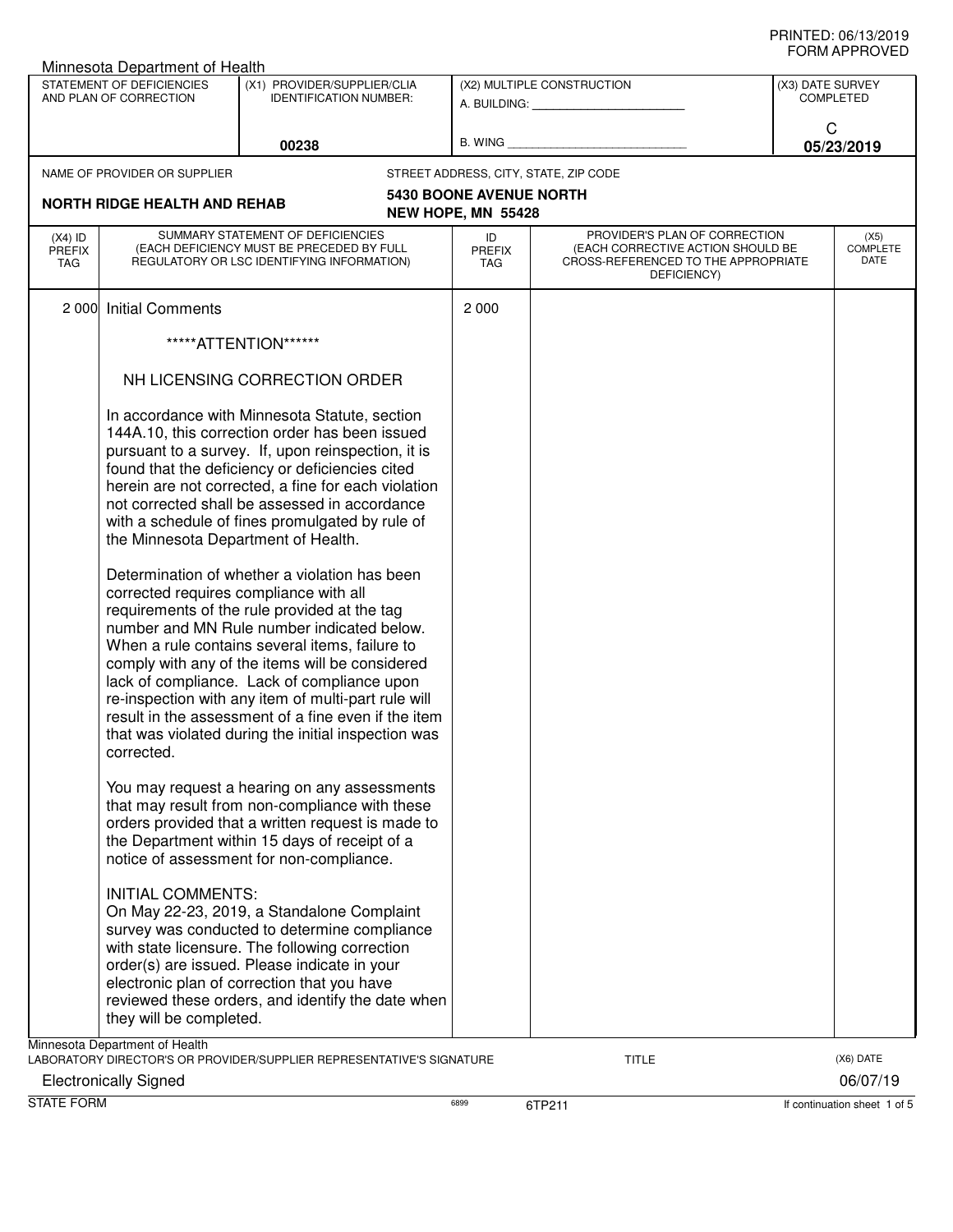|                                                     | Minnesota Department of Health                                                                                                |                                                                                                                                                                                                                                               |                                   |                                                                                                                                                             |                                      |                                 |
|-----------------------------------------------------|-------------------------------------------------------------------------------------------------------------------------------|-----------------------------------------------------------------------------------------------------------------------------------------------------------------------------------------------------------------------------------------------|-----------------------------------|-------------------------------------------------------------------------------------------------------------------------------------------------------------|--------------------------------------|---------------------------------|
| STATEMENT OF DEFICIENCIES<br>AND PLAN OF CORRECTION |                                                                                                                               | (X1) PROVIDER/SUPPLIER/CLIA<br><b>IDENTIFICATION NUMBER:</b>                                                                                                                                                                                  |                                   | (X2) MULTIPLE CONSTRUCTION<br>A. BUILDING: A. BUILDING:                                                                                                     | (X3) DATE SURVEY<br><b>COMPLETED</b> |                                 |
|                                                     |                                                                                                                               | 00238                                                                                                                                                                                                                                         | B. WING                           |                                                                                                                                                             | C                                    | 05/23/2019                      |
|                                                     | NAME OF PROVIDER OR SUPPLIER                                                                                                  |                                                                                                                                                                                                                                               |                                   | STREET ADDRESS, CITY, STATE, ZIP CODE                                                                                                                       |                                      |                                 |
|                                                     |                                                                                                                               |                                                                                                                                                                                                                                               | <b>5430 BOONE AVENUE NORTH</b>    |                                                                                                                                                             |                                      |                                 |
|                                                     | NORTH RIDGE HEALTH AND REHAB                                                                                                  |                                                                                                                                                                                                                                               | NEW HOPE, MN 55428                |                                                                                                                                                             |                                      |                                 |
| $(X4)$ ID<br><b>PREFIX</b><br><b>TAG</b>            |                                                                                                                               | SUMMARY STATEMENT OF DEFICIENCIES<br>(EACH DEFICIENCY MUST BE PRECEDED BY FULL<br>REGULATORY OR LSC IDENTIFYING INFORMATION)                                                                                                                  | ID<br><b>PREFIX</b><br><b>TAG</b> | PROVIDER'S PLAN OF CORRECTION<br>(EACH CORRECTIVE ACTION SHOULD BE<br>CROSS-REFERENCED TO THE APPROPRIATE<br>DEFICIENCY)                                    |                                      | (X5)<br><b>COMPLETE</b><br>DATE |
| 2 0 0 0                                             | Continued From page 1                                                                                                         |                                                                                                                                                                                                                                               | 2 0 0 0                           |                                                                                                                                                             |                                      |                                 |
|                                                     | survey.                                                                                                                       | In addition, a complaint investigation(s) was/were<br>also completed at the time of the licensing                                                                                                                                             |                                   |                                                                                                                                                             |                                      |                                 |
|                                                     | The following complaint(s) was found to be<br>substantiated:<br>H5183191C. Correction order(s) issued at MN<br>Rule 4658.0110 |                                                                                                                                                                                                                                               |                                   |                                                                                                                                                             |                                      |                                 |
|                                                     | The following complaint(s) were found<br>unsubstantiated:<br>H5183188C<br>H5183189C<br>H5183190C                              |                                                                                                                                                                                                                                               |                                   |                                                                                                                                                             |                                      |                                 |
| 2 3 0 5                                             | Reporting                                                                                                                     | MN Rule 4658.0110 Incident and Accident                                                                                                                                                                                                       | 2 3 0 5                           |                                                                                                                                                             |                                      | 5/24/19                         |
|                                                     | learning of the accident or injury.                                                                                           | All persons providing services in a nursing home<br>must report any accident or injury to a resident,<br>and the nursing home must immediately<br>complete a detailed incident report of the<br>accident or injury and the action taken after |                                   |                                                                                                                                                             |                                      |                                 |
|                                                     | by:                                                                                                                           | This MN Requirement is not met as evidenced                                                                                                                                                                                                   |                                   |                                                                                                                                                             |                                      |                                 |
|                                                     | allegations were reviewed.                                                                                                    | Based on interview and document review, the<br>facility failed to assure allegations of potential<br>neglect were reported in a timely manner to the<br>state agency (SA) for 1 of 1 resident (R7) whose                                      |                                   | R7 allegations were reported to Minnesota<br>Department of Health through the<br>electronic system after the facility was<br>made aware of the allegations. |                                      |                                 |
|                                                     | Findings include:                                                                                                             |                                                                                                                                                                                                                                               |                                   | Current residents have the potential to be<br>affected by the alleged deficiency.                                                                           |                                      |                                 |
|                                                     |                                                                                                                               | R7's Admission Minimum Data Set (MDS) dated<br>2/22/19, identified R7 had intact cognition,<br>demonstrated no hallucinations or delusions, and                                                                                               |                                   | Current nurse managers and supervisors<br>were re-educated on abuse reporting,<br>timeliness of abuse reporting, and facility                               |                                      |                                 |
| <b>STATE FORM</b>                                   | Minnesota Department of Health                                                                                                |                                                                                                                                                                                                                                               | 6899                              | 6TP211                                                                                                                                                      |                                      | If continuation sheet 2 of 5    |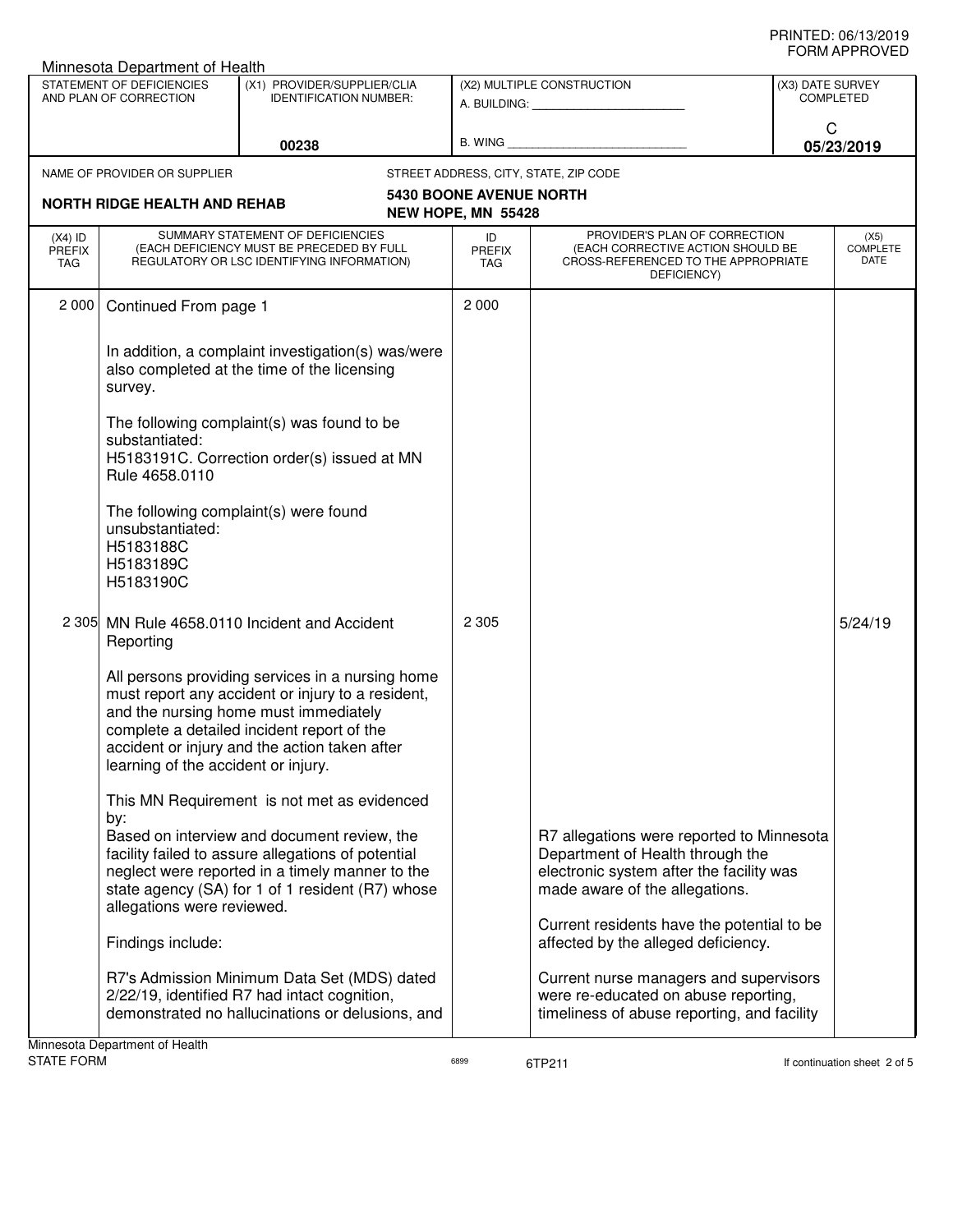| Minnesota Department of Health    |                                                                                                                                                                                                                                                                                                                                                                                                                                                                                                                                                                                                                                                                                                                                                                                                                                                                                                                                                                                                                                                                                                                                                                                                                                                                                                                                                                                                                                                                                                                                                                                                                                                          |                                                                                                                                                                                                                                                            |                                                      |                                                                                                                                                                                                                                                                                                                                                    |                                      |                                 |
|-----------------------------------|----------------------------------------------------------------------------------------------------------------------------------------------------------------------------------------------------------------------------------------------------------------------------------------------------------------------------------------------------------------------------------------------------------------------------------------------------------------------------------------------------------------------------------------------------------------------------------------------------------------------------------------------------------------------------------------------------------------------------------------------------------------------------------------------------------------------------------------------------------------------------------------------------------------------------------------------------------------------------------------------------------------------------------------------------------------------------------------------------------------------------------------------------------------------------------------------------------------------------------------------------------------------------------------------------------------------------------------------------------------------------------------------------------------------------------------------------------------------------------------------------------------------------------------------------------------------------------------------------------------------------------------------------------|------------------------------------------------------------------------------------------------------------------------------------------------------------------------------------------------------------------------------------------------------------|------------------------------------------------------|----------------------------------------------------------------------------------------------------------------------------------------------------------------------------------------------------------------------------------------------------------------------------------------------------------------------------------------------------|--------------------------------------|---------------------------------|
|                                   | STATEMENT OF DEFICIENCIES<br>AND PLAN OF CORRECTION                                                                                                                                                                                                                                                                                                                                                                                                                                                                                                                                                                                                                                                                                                                                                                                                                                                                                                                                                                                                                                                                                                                                                                                                                                                                                                                                                                                                                                                                                                                                                                                                      | (X1) PROVIDER/SUPPLIER/CLIA<br><b>IDENTIFICATION NUMBER:</b>                                                                                                                                                                                               |                                                      | (X2) MULTIPLE CONSTRUCTION<br>A. BUILDING: A. BUILDING:                                                                                                                                                                                                                                                                                            | (X3) DATE SURVEY<br><b>COMPLETED</b> |                                 |
|                                   |                                                                                                                                                                                                                                                                                                                                                                                                                                                                                                                                                                                                                                                                                                                                                                                                                                                                                                                                                                                                                                                                                                                                                                                                                                                                                                                                                                                                                                                                                                                                                                                                                                                          | 00238                                                                                                                                                                                                                                                      | <b>B. WING</b>                                       |                                                                                                                                                                                                                                                                                                                                                    | C                                    | 05/23/2019                      |
|                                   |                                                                                                                                                                                                                                                                                                                                                                                                                                                                                                                                                                                                                                                                                                                                                                                                                                                                                                                                                                                                                                                                                                                                                                                                                                                                                                                                                                                                                                                                                                                                                                                                                                                          |                                                                                                                                                                                                                                                            |                                                      | STREET ADDRESS, CITY, STATE, ZIP CODE                                                                                                                                                                                                                                                                                                              |                                      |                                 |
|                                   |                                                                                                                                                                                                                                                                                                                                                                                                                                                                                                                                                                                                                                                                                                                                                                                                                                                                                                                                                                                                                                                                                                                                                                                                                                                                                                                                                                                                                                                                                                                                                                                                                                                          |                                                                                                                                                                                                                                                            | <b>5430 BOONE AVENUE NORTH</b><br>NEW HOPE, MN 55428 |                                                                                                                                                                                                                                                                                                                                                    |                                      |                                 |
| $(X4)$ ID<br><b>PREFIX</b><br>TAG |                                                                                                                                                                                                                                                                                                                                                                                                                                                                                                                                                                                                                                                                                                                                                                                                                                                                                                                                                                                                                                                                                                                                                                                                                                                                                                                                                                                                                                                                                                                                                                                                                                                          |                                                                                                                                                                                                                                                            | ID<br><b>PREFIX</b><br><b>TAG</b>                    | PROVIDER'S PLAN OF CORRECTION<br>(EACH CORRECTIVE ACTION SHOULD BE<br>CROSS-REFERENCED TO THE APPROPRIATE<br>DEFICIENCY)                                                                                                                                                                                                                           |                                      | (X5)<br><b>COMPLETE</b><br>DATE |
| 2 3 0 5                           |                                                                                                                                                                                                                                                                                                                                                                                                                                                                                                                                                                                                                                                                                                                                                                                                                                                                                                                                                                                                                                                                                                                                                                                                                                                                                                                                                                                                                                                                                                                                                                                                                                                          |                                                                                                                                                                                                                                                            | 2 3 0 5                                              |                                                                                                                                                                                                                                                                                                                                                    |                                      |                                 |
|                                   | NAME OF PROVIDER OR SUPPLIER<br><b>NORTH RIDGE HEALTH AND REHAB</b><br>SUMMARY STATEMENT OF DEFICIENCIES<br>(EACH DEFICIENCY MUST BE PRECEDED BY FULL<br>REGULATORY OR LSC IDENTIFYING INFORMATION)<br>Continued From page 2<br>required extensive assistance for all activities of<br>daily living. In addition, R7's care plan dated<br>2/21/2019, identified R7 had pain related to post<br>hospital left hip fracture repair, requiring<br>extensive assistance with cares.<br>Review of two separate Common Entry Point<br>(CEP) reports, identified the following:<br>1. On 2/28/19, CEP received allegations from a<br>local hospital emergency department (ED) social<br>worker (ED-LSW), R7 reported a nursing<br>assistant working at the facility, on 2/26/19<br>grabbed his testicles. R7 further reported this<br>occurred one other day, but was unable to<br>remember the name of the staff person.<br>2. On 5/8/19, CEP received allegations from R7's<br>family, R7 reported a nursing assistant working at<br>the facility, on 2/26/19 grabbed his testicles and<br>penis. R7 further reported this had happened<br>once before, but was unable to remember the<br>name of the staff person.<br>During an interview on 5/22/19 at 3:23 p.m., the<br>ED-LSW, stated R7 reported to the ED staff that<br>he was touched inappropriately, by nursing facility<br>staff on 2 occasions when staff grabbed his<br>testicles during morning cares. ED-LSW stated<br>the ED nurse examined R7's groin area, with no<br>injury noted. ED-LSW stated she had contacted<br>CEP and spoke with the nurse manager on the<br>unit where he resided. |                                                                                                                                                                                                                                                            |                                                      | protocol for self-reports.<br>Administrator or designee will audit<br>self-reports for proper timeliness weekly x<br>4, then, monthly x 3. Administrator or<br>designee will monitor weekly for<br>compliance.<br>Results of the audits will be forwarded to<br>the QAPI committee for continued quality<br>improvement and compliance x 3 months. |                                      |                                 |
|                                   | Minnocota Donartmont of Hoalth                                                                                                                                                                                                                                                                                                                                                                                                                                                                                                                                                                                                                                                                                                                                                                                                                                                                                                                                                                                                                                                                                                                                                                                                                                                                                                                                                                                                                                                                                                                                                                                                                           | family member (FAM)-A stated R7 reported to the<br>ED staff that he was touched inappropriately, by<br>nursing facility staff on 2 occasions when staff<br>grabbed his testicles and penis during morning<br>cares. FAM-A stated she had contacted CEP and |                                                      |                                                                                                                                                                                                                                                                                                                                                    |                                      |                                 |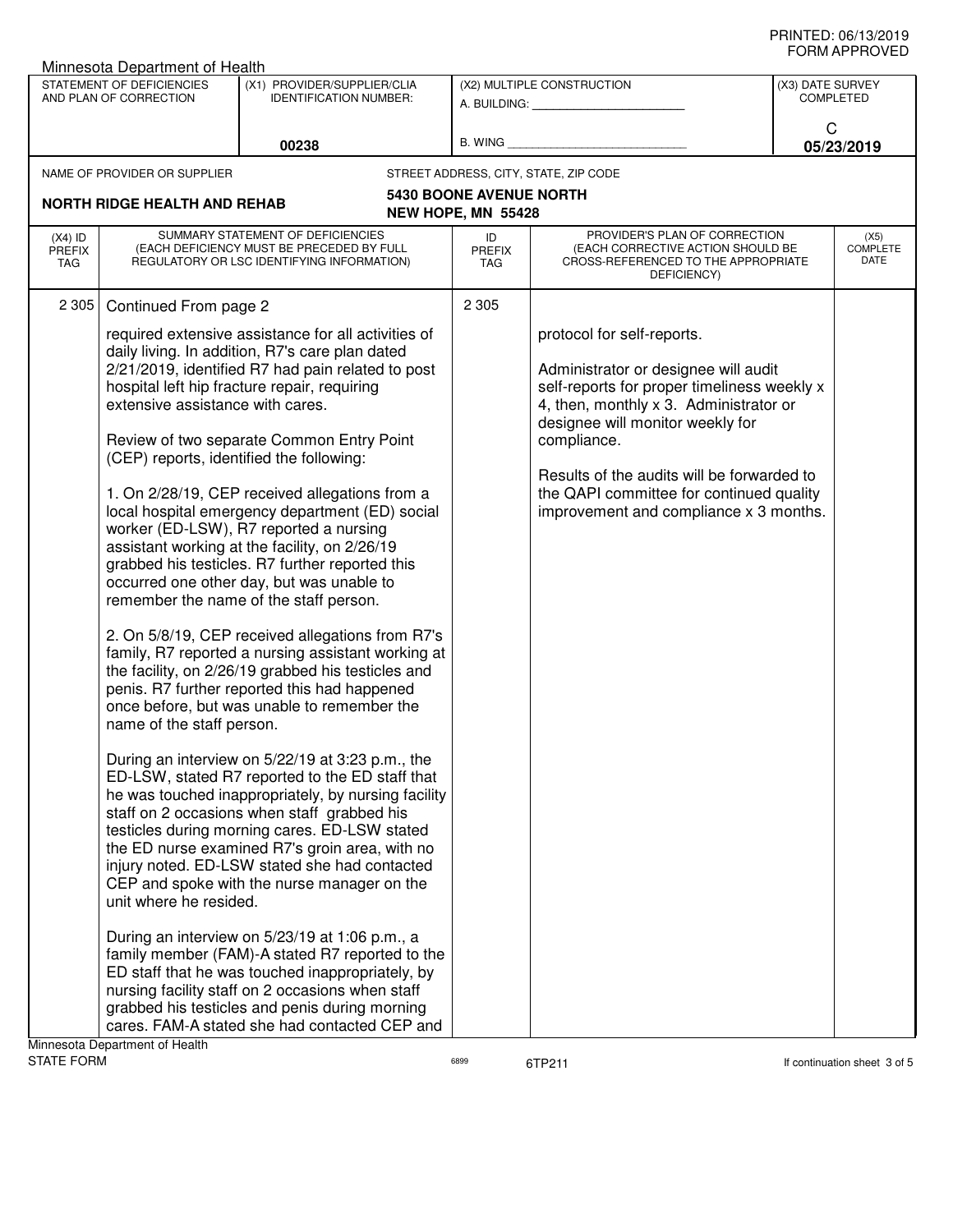|                                   | Minnesota Department of Health                                                                                                                                      |                                                                                                                                                                                                                                                                                                                                                                                                                                                                                                         |                                                      |                                                                                                                          |                                      |  |
|-----------------------------------|---------------------------------------------------------------------------------------------------------------------------------------------------------------------|---------------------------------------------------------------------------------------------------------------------------------------------------------------------------------------------------------------------------------------------------------------------------------------------------------------------------------------------------------------------------------------------------------------------------------------------------------------------------------------------------------|------------------------------------------------------|--------------------------------------------------------------------------------------------------------------------------|--------------------------------------|--|
|                                   | STATEMENT OF DEFICIENCIES<br>AND PLAN OF CORRECTION                                                                                                                 | (X1) PROVIDER/SUPPLIER/CLIA<br><b>IDENTIFICATION NUMBER:</b>                                                                                                                                                                                                                                                                                                                                                                                                                                            |                                                      | (X2) MULTIPLE CONSTRUCTION<br>A. BUILDING: A. BUILDING:                                                                  | (X3) DATE SURVEY<br><b>COMPLETED</b> |  |
|                                   | 00238                                                                                                                                                               |                                                                                                                                                                                                                                                                                                                                                                                                                                                                                                         | B. WING                                              |                                                                                                                          | C<br>05/23/2019                      |  |
|                                   | NAME OF PROVIDER OR SUPPLIER                                                                                                                                        |                                                                                                                                                                                                                                                                                                                                                                                                                                                                                                         |                                                      | STREET ADDRESS, CITY, STATE, ZIP CODE                                                                                    |                                      |  |
|                                   | <b>NORTH RIDGE HEALTH AND REHAB</b>                                                                                                                                 |                                                                                                                                                                                                                                                                                                                                                                                                                                                                                                         | <b>5430 BOONE AVENUE NORTH</b><br>NEW HOPE, MN 55428 |                                                                                                                          |                                      |  |
| $(X4)$ ID<br><b>PREFIX</b><br>TAG |                                                                                                                                                                     | SUMMARY STATEMENT OF DEFICIENCIES<br>(EACH DEFICIENCY MUST BE PRECEDED BY FULL<br>REGULATORY OR LSC IDENTIFYING INFORMATION)                                                                                                                                                                                                                                                                                                                                                                            | ID<br><b>PREFIX</b><br><b>TAG</b>                    | PROVIDER'S PLAN OF CORRECTION<br>(EACH CORRECTIVE ACTION SHOULD BE<br>CROSS-REFERENCED TO THE APPROPRIATE<br>DEFICIENCY) | (X5)<br><b>COMPLETE</b><br>DATE      |  |
| 2 3 0 5                           | Continued From page 3                                                                                                                                               |                                                                                                                                                                                                                                                                                                                                                                                                                                                                                                         | 2 3 0 5                                              |                                                                                                                          |                                      |  |
|                                   | he resided.                                                                                                                                                         | spoke with the nurse manager on the unit where                                                                                                                                                                                                                                                                                                                                                                                                                                                          |                                                      |                                                                                                                          |                                      |  |
|                                   | R7's medical record was reviewed and lacked<br>any evidence the allegation of potential neglect<br>identified in the progress notes had been reported<br>to the SA. |                                                                                                                                                                                                                                                                                                                                                                                                                                                                                                         |                                                      |                                                                                                                          |                                      |  |
|                                   | being reported.                                                                                                                                                     | Facility Incident Reports (FRIs) for February<br>2019, were reviewed with the director of nursing<br>(DON), on 5/23/19 at 12:40 p.m. The report<br>identified eight allegations of potential abuse or<br>neglect had been reported to the SA in February<br>2019, however, R7's allegation was not listed as                                                                                                                                                                                            |                                                      |                                                                                                                          |                                      |  |
|                                   |                                                                                                                                                                     | Interview on 5/23/19 at 1:00 p.m., the director of<br>nursing (DON) was unaware of R7's allegations<br>of inappropriate touch. DON stated she did not<br>report the allegation to CEP and the state agency                                                                                                                                                                                                                                                                                              |                                                      |                                                                                                                          |                                      |  |
|                                   |                                                                                                                                                                     | During interview on 5/23/19 at 2:10 p.m., DON<br>provided a copy of the CEP report she submitted<br>today at 1:10 p.m., after review of the facility's<br>FRIs. DON stated she was not aware of R7's<br>allegations. DON stated not knowing who<br>ED-LSW and FAM-A had spoken to and<br>explained this would make it more difficult to<br>investigate, especially since the unit manager that<br>was working at the facility during the time of R7's<br>allegations, no longer works for the facility. |                                                      |                                                                                                                          |                                      |  |
|                                   | indicate that the facility would report<br>day investigation.<br>Minnesota Denartment of Health                                                                     | The facility policy, titled: Reporting Abuse to<br>Facility Management, dated 11/17, identified<br>facility staff were to report any alleged abuse /<br>neglect concerns to the administrator and director<br>of nursing "immediately." The policy went on to<br>"immediately" to the state agency, followed by a 5                                                                                                                                                                                     |                                                      |                                                                                                                          |                                      |  |

Minnesota Department or Health<br>STATE FORM

6899 6TP211 6899 6TP211